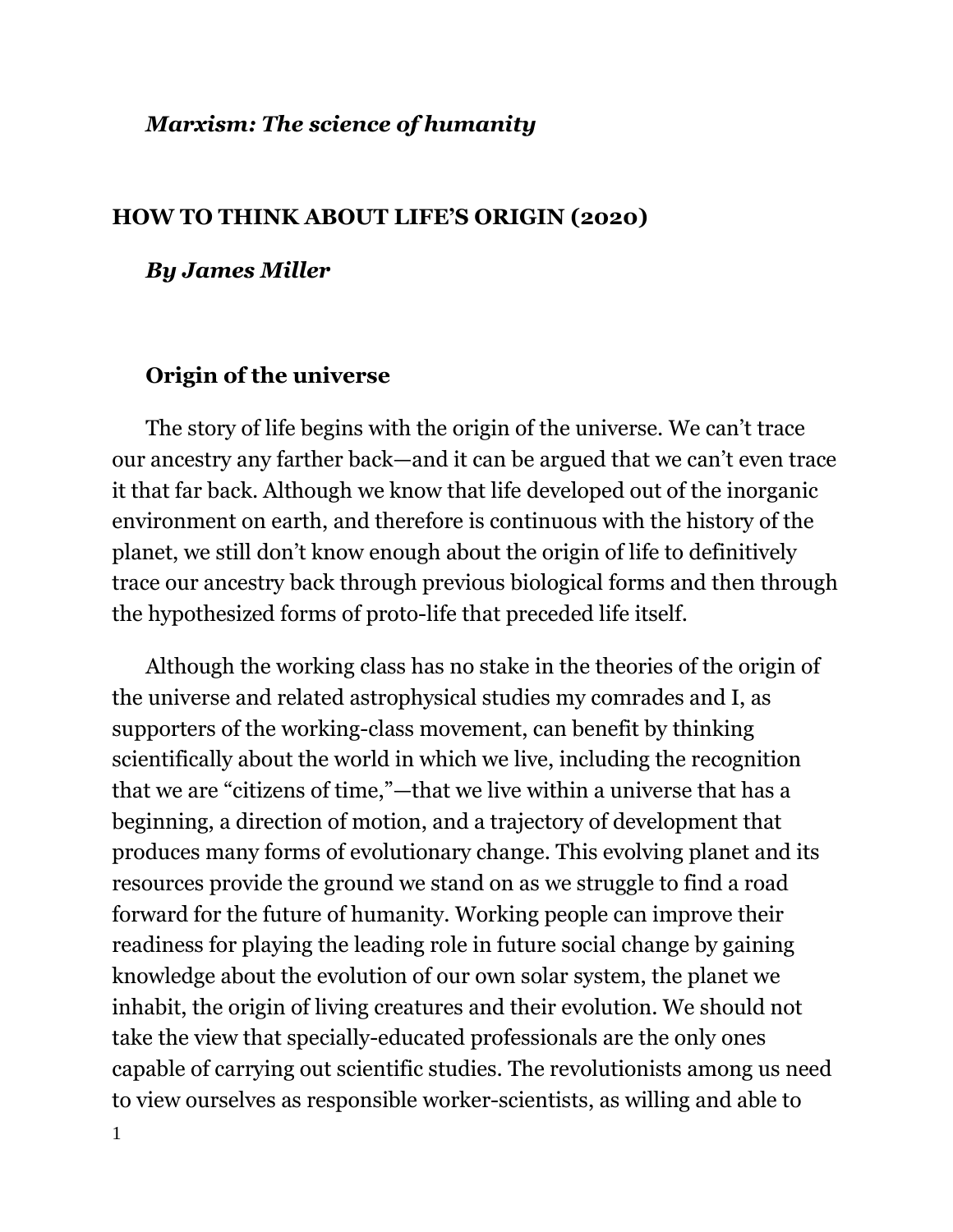take advantage of what the scientists have discovered and make this a part of our theoretical armament. Needless to say, we need an outlook grounded not only in the physical sciences, but also in scientific economics, sociology and history. Marxism is defined as scientific sociology.

So it is that Marxists haven't ignored the natural world and its history as the starting point for life and for our species. The history of science is a history of the accumulation and advancement of knowledge of the world. Now it is up the working class to take advantage of this process of discovery and make use of its key lessons as we struggle to end capitalism and build a genuinely human society. As Friedrich Engels wrote in 1878, after reviewing the stunning advances made in the sciences of physics, chemistry and biology:

Today the whole of nature lies spread out before us as a system of interconnections and processes that, at least in its main features has been explained and understood. At all events, the materialist outlook on nature means nothing more than the simple conception of nature just as it is, without alien addition, and hence among the Greek philosophers it was originally understood in this way as a matter of course. But between those ancient Greeks and us lie more than two thousand years of an essentially idealist outlook on the world, and so the return to selfevident understanding is more difficult than it appears to be at first sight. For it is by no means a matter of simply throwing overboard the entire thought content of those two thousand years, but of a criticism of it, of extracting the results—that had been won within a form that was false but which was inevitably idealistic for its time and for the course of evolution itself—from this transitory form (MECW, vol. 25, p. 478).

Revolutionary-minded working people will continue to develop deeper knowledge about the *decline of strength* of the capitalist-imposed regimes throughout the world, and how their ruling classes' capacity to exercise their control over all life and nature is weakening, crumbling and producing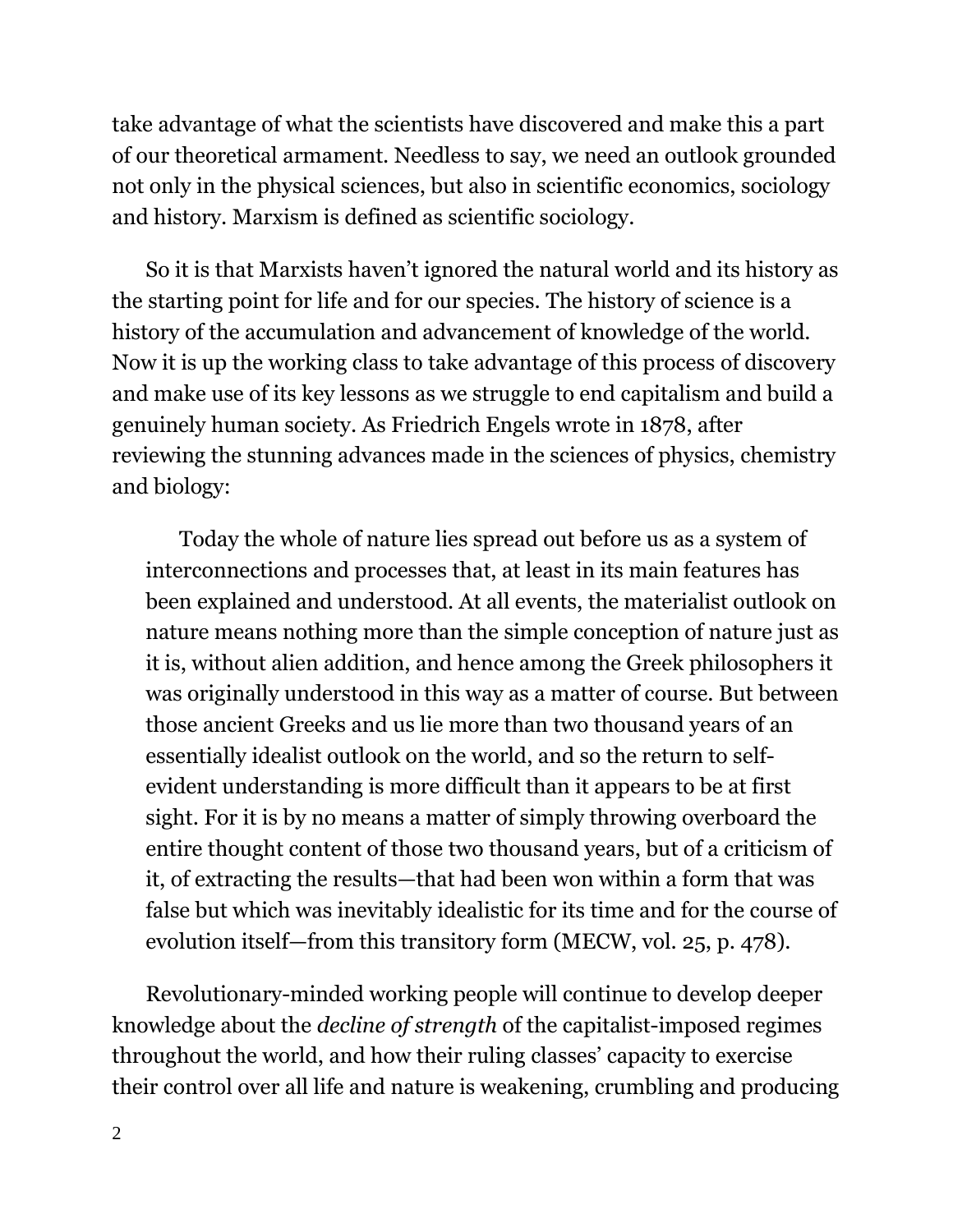disastrous consequences for billions of people. Zealous to enlarge their share of the world's wealth at the expense of the labor of workers and farmers, the ultra-wealthy property owners and the governments subordinated to their needs have been accustomed to wreak havoc on nature and humanity alike as their birthright.

In the middle ages the precursors of the capitalist class could be found among the merchants and bankers and their strivings to increase their wealth through the exchange of commodities, as well as making use of the credit systems of the day. But they were not yet capitalists in the modern sense. The creation of wealth through the exploitation of wage labor did not come to dominate the world until the period of the industrial revolution in the late 18th century. Since that time, the needs and goals of the capitalist class have been the central determining factor in the development of social and political institutions throughout the world.

But social systems are not God-given nor everlasting. Even though the voracious industrialists, bankers and landlords continue to treat the world as nothing but a resource to be taken as private property and used for their enrichment, the truth is that their very success is undermining their control of the world's human and material resources. The powers they seized in the growth phase of world capitalism are now slipping through their fingers as they enter more deeply into their declining phase. The history of society is a matrix of evolving material processes that never stop unfolding, passing through and moving beyond the capitalist phase, and will not reach a termination event until the sun goes into a supernova (or red giant) phase.

For those who believe that capitalism will never die it would be a good idea to examine more closely how the world has come to be as it is. Frederick Engels achieved a deep understanding of how capital accomplished its stunning successes in the course of its conquest of social and economic power. The fruitful combination of science and labor, once appropriated by the capitalists, made possible the conscious expansion of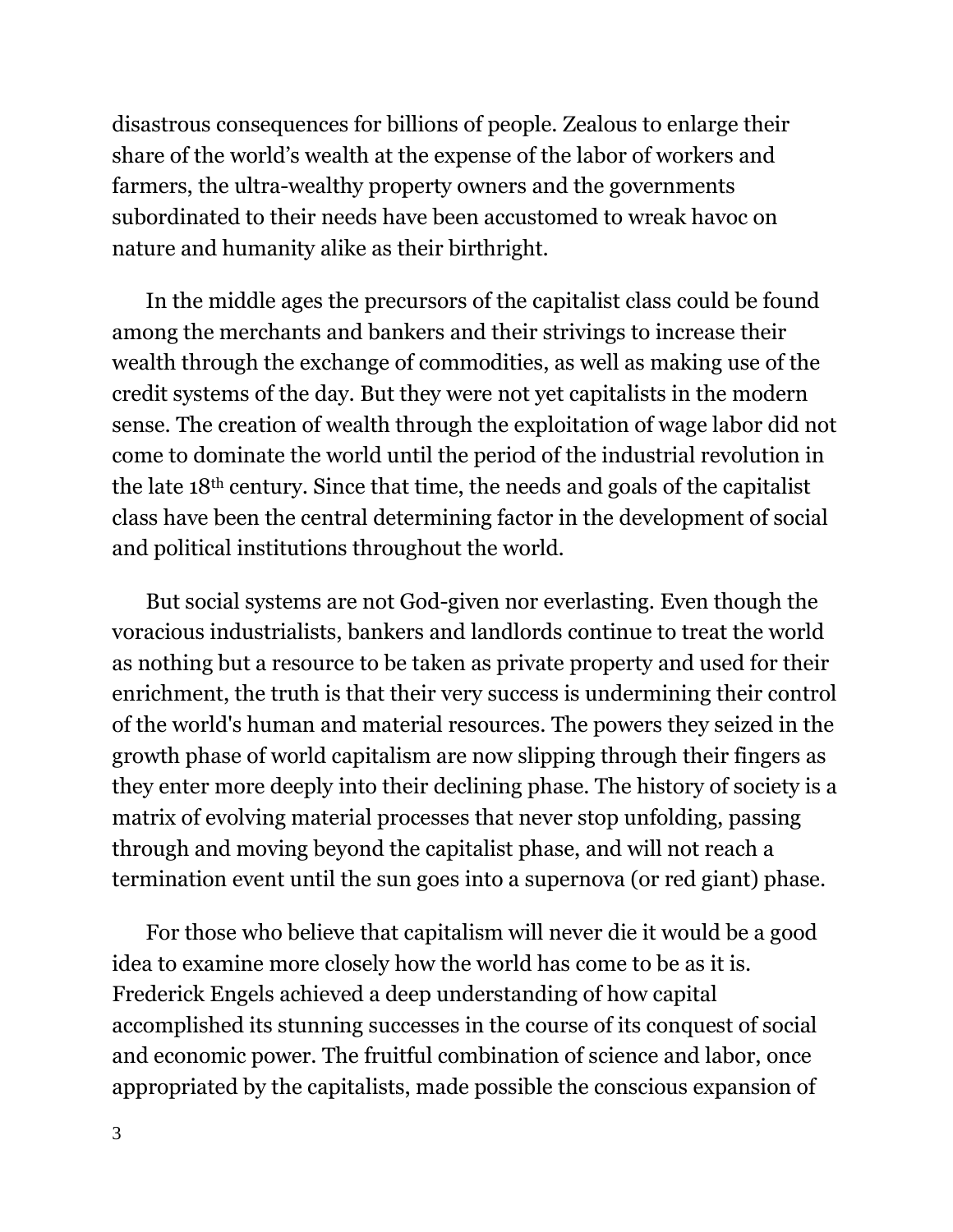technological and industrial development up until the late 20<sup>th</sup> century. Engels explained how the process of growing scientific knowledge sprang from the creativity of the human species, which itself was, and always has been, a product of the natural world. (MECW, vol. 25, p. 461).

Thus at every step we are reminded that we by no means rule over nature like a conqueror over a foreign people, like someone standing outside nature—but that we, with flesh, blood and brain, belong to nature, and exist in its midst, and that all our mastery of it consists in the fact that we have the advantage over all other creatures of being able to learn its laws and apply them correctly.

We should not assume that humanity has lost the capacity to consciously alter nature in order to improve the environmental conditions necessary for the continuation of our species. Instead, we should be aware that human ingenuity is still alive and well (even if limited by budgetary restraints), in spite of what we are being told by the so-called "environmentalists," whose major preoccupation is how to spread the alarm about the end of the world. At the same time, they cling firmly to the belief that the capitalists, who are wreaking havoc on the atmosphere, the soil and the world's animal and human populations, must remain in power forever, as the only possible ruling class. Not they openly proclaim their loyalty to the capitalists, but none of them say that capitalism is the real source of environmental degradation and must be surpassed. They don't say the capitalism is the best possible system, or even that human society cannot go beyond capitalism—because to say that would open up a debate about a possible future beyond capitalism. They prefer not to raise questions that might undermine the foundation of their middle-class careers and reputations within the institutions of capitalist society.

## **Origin of life**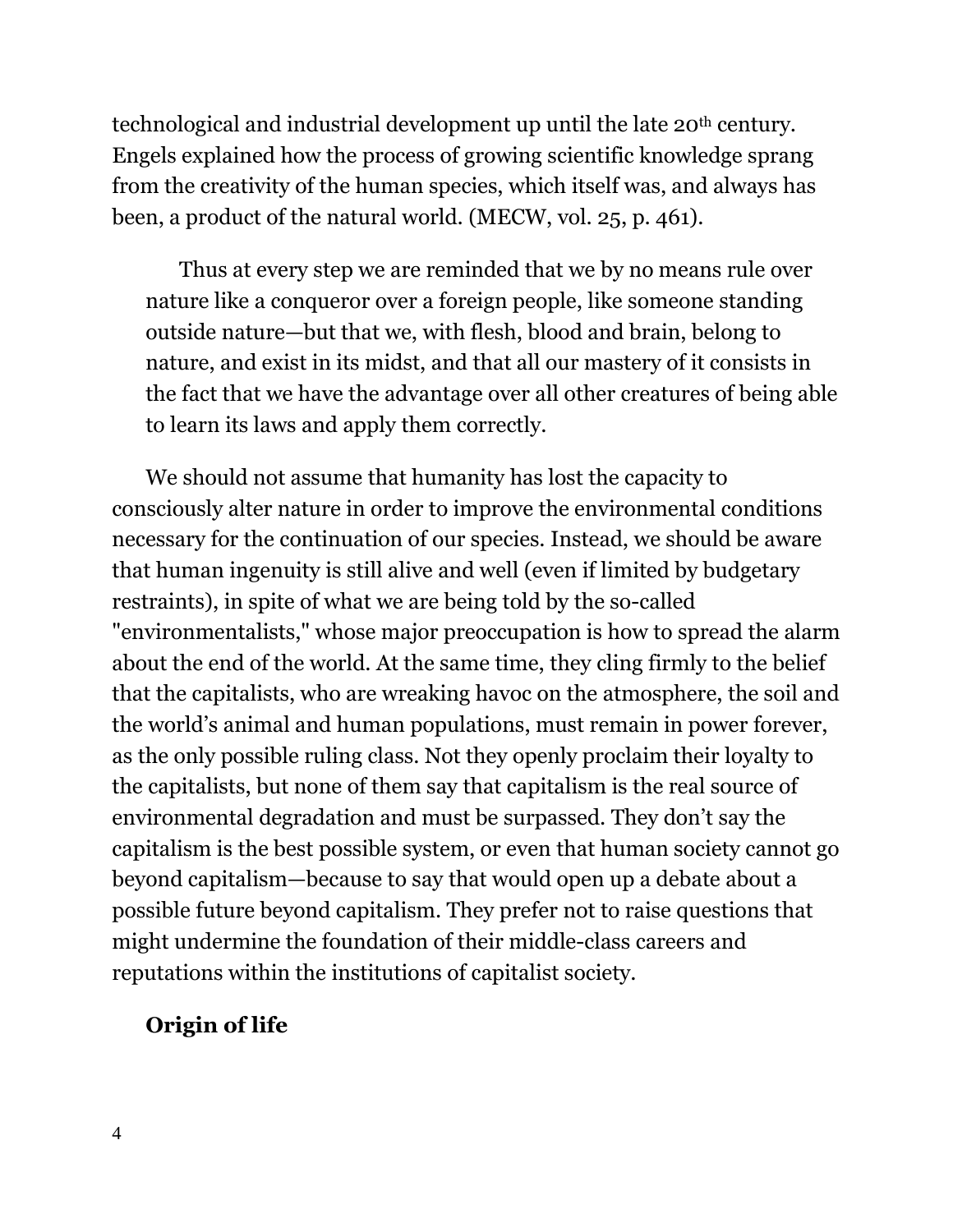As we approach the issue of the origin of life from inorganic nature, we recognize that we won't be able to utilize the same methods as used in tracing the lineages of biological evolution. There is no direct line of descent from vulcanism to organism, although the former made its appearance long before the latter. However, by using modern methods of the examination of fossils, together with advances in the study of earth's geological and atmospheric history, science can study and trace the lineages of the evolved species of multicellular life. But when it comes to the origin of life from non-life, there is no physical evidence to help us understand how that process began, nor what forms it took at the earliest stages. *But we do know that it happened.* And there is much research and study underway to find out what happened to promote the transition from the sterile prebiotic world to the world of living beings.

Although more scientists are now addressing the issue of the origin of life, still the basic facts of the process are unknown. Terrence Deacon, professor of anthropology at UC Berkeley, has developed some useful hypotheses that indicate a way of thinking about how this transition might have occurred, based on the principles of inorganic chemistry, thermodynamics, and the emergence of complexity. [Deacon, Terrence W*. Incomplete Nature: How Mind Emerged from Matter* (p. 436) W. W. Norton & Company.] For Deacon, the primary task is to develop a method for formulating realistic chemical scenarios that could lead to the emergence of life. This is an approach that excludes assumptions about what were the most important pre-biotic molecules, where they were located on the earth, which reactions or molecules came first, etc. And of course, we must exclude divine intervention, or any other supernatural source, even though these ideas have been inculcated into popular culture through the influence of capitalist ideology. We must not forget that under the rule of the bourgeoisie, popular culture has been molded and shaped through their dominance over the education system, the mass media and the entertainment media.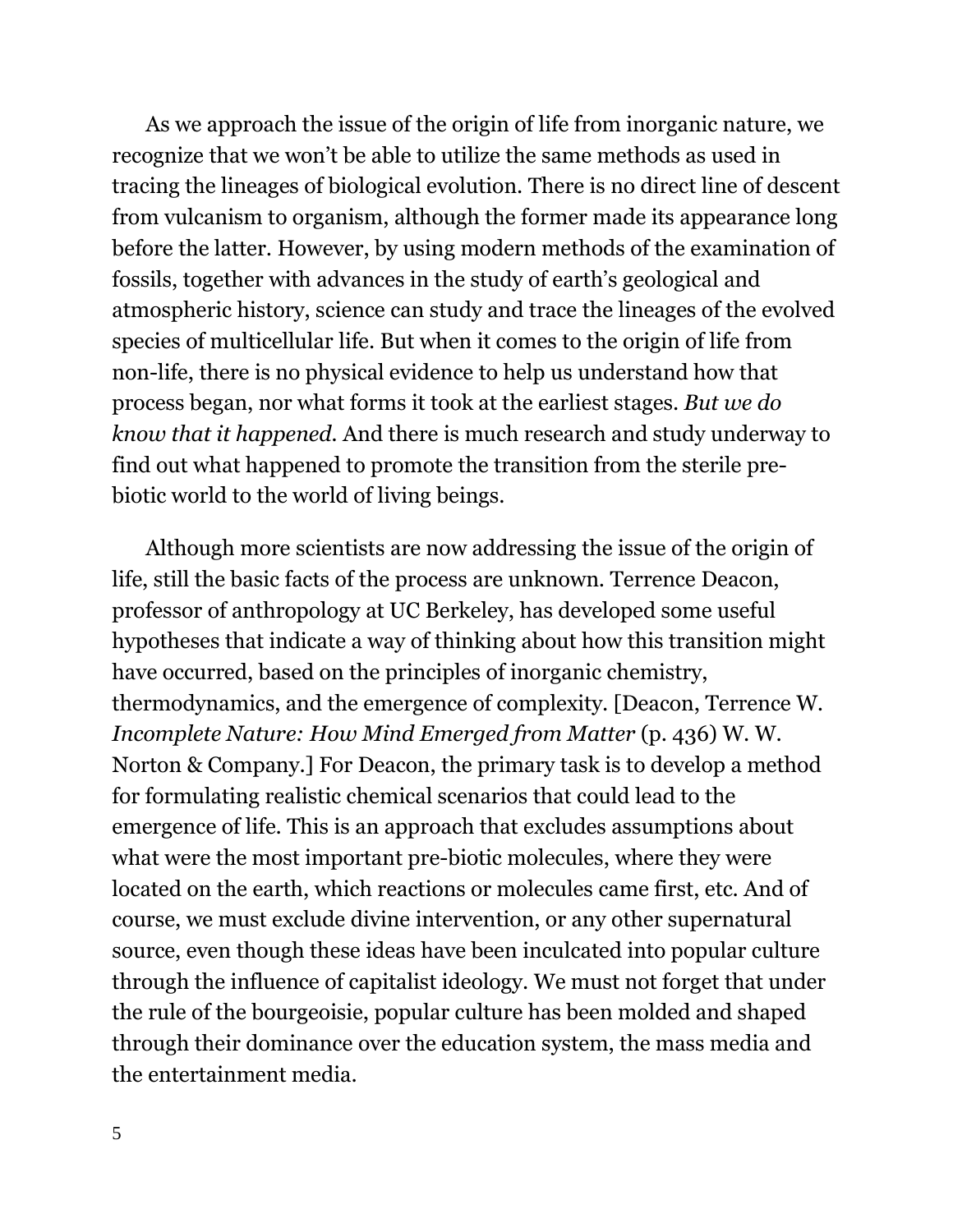The practical search for the origin life began with an attempt to simulate the processes that must have occurred at the dawn of life. The so-called "Miller-Urey" experiment was conducted by Stanley Miller in 1952 and consisted of passing electrical charges through a mixture of water, ammonia, methane and hydrogen contained within a sealed vessel (this concoction being a stand-in for the supposed "primordial soup" in which life originated). Analysis of the results produced after one week showed that a variety of amino acids had been generated. The experimental results were considered to be a success, but it was recognized that much more needed to be done. This was the first in a long series of attempts to experimentally produce potentially "organic" chemicals in various conditions.

The Miller-Urey experiment was carried out in a vessel with an artificial atmosphere low in oxygen (at the present time the atmosphere is about 20% oxygen). It was understood at the time that the prebiotic atmosphere was severely lacking in free oxygen, although the oxygen present was combined with carbon, hydrogen and nitrogen in a variety of compounds. The Russian Aleksandr Oparin had hypothesized this kind of prebiotic atmosphere in 1924. In the issue of 23 November 2012 of *Nature,* Clifford P. Brangwynne and Anthony A. Hyman wrote:

Nearly 20 years after the book's publication  $-$  and 60 years ago this year — Stanley Miller and Harold Urey tested Oparin's hypothesis in a lab at the University of Chicago in Illinois. They sent a continuous electric current through a glass vial containing water, hydrogen, methane and ammonia. Within a week, a substantial amount of the carbon had been converted into complex macromolecules, including many amino acids. This 'Miller–Urey' experiment confirmed the significance of Oparin's ideas, and Miller duly referenced [Oparin's book] *The Origin of Life*.

Oparin's work thus played a seminal part in the formulation of our modern ideas of life's conception. His ideas on the organization of cells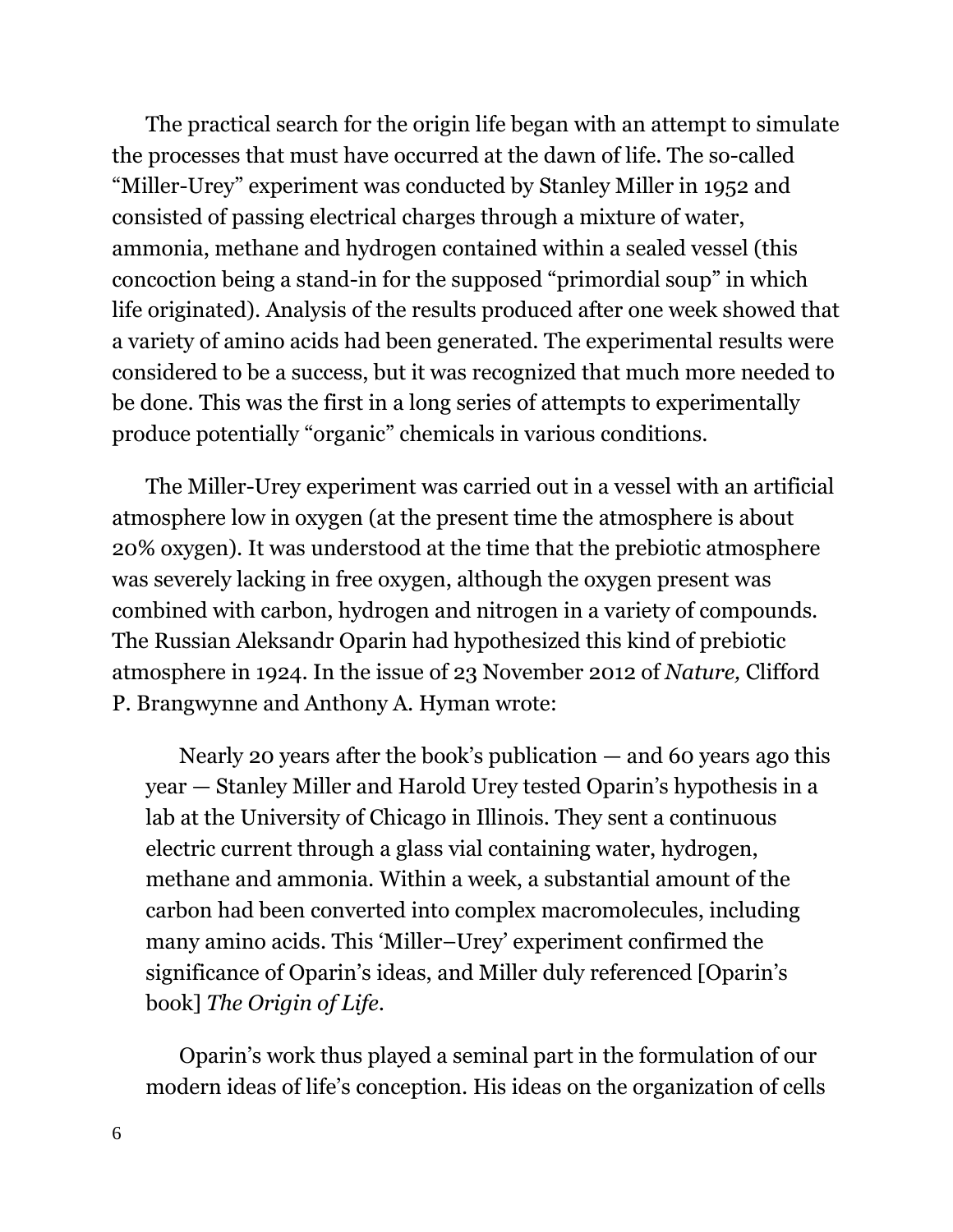and first stirrings of life continued to attract an important audience. In 1957, a large international meeting (attended by Miller) was held in Moscow to discuss the origin of life, the proceedings of which make it clear that Oparin's book had had a profound influence.

While experiments have not produced any definitive results regarding the initial conditions that determined life's appearance, it's useful to develop hypotheses about the formative processes and molecular mechanisms that could have arisen, leaving aside the specific ingredients at the outset. We need to rely on the latest geochemical science to reimagine the lifeless earth as it existed before the formation of any ongoing systematic arrangements of these particular chemical reactions. And we must keep in mind that these chemicals are not like little "objects." As Richard Feynman has said, "Things on a very small scale behave like nothing that you have any direct experience about. They do not behave like waves, they do not behave like particles, they do not behave like clouds, or billiard balls, or weights on springs, or like anything that you have ever seen… Because atomic behavior is so unlike ordinary experience, it is very difficult to get used to, and it appears peculiar and mysterious to everyone." <https://thefinchandpea.com/2012/12/13/life-versus-the-molecular-storm/>

There were sites on earth with abundant chemical activity in a liquid or gaseous state involving the formation and dissolution of molecules involving carbon, hydrogen, oxygen, nitrogen, sulfur, iron and other elements, sometimes in the presence of catalytic metallic surfaces. But we need to understand that the existence of particular kinds of molecules does not automatically produce life, or its precursors. While hypothesizing about what might have occurred will not, in itself, produce the definitive answer, it can reduce the range of possibilities by discarding erroneous approaches.

It helps to recognize some of the basic characteristics of life that distinguish it from non-life. One of these characteristics is the ability of living organisms to sustain themselves without an exterior source of energy.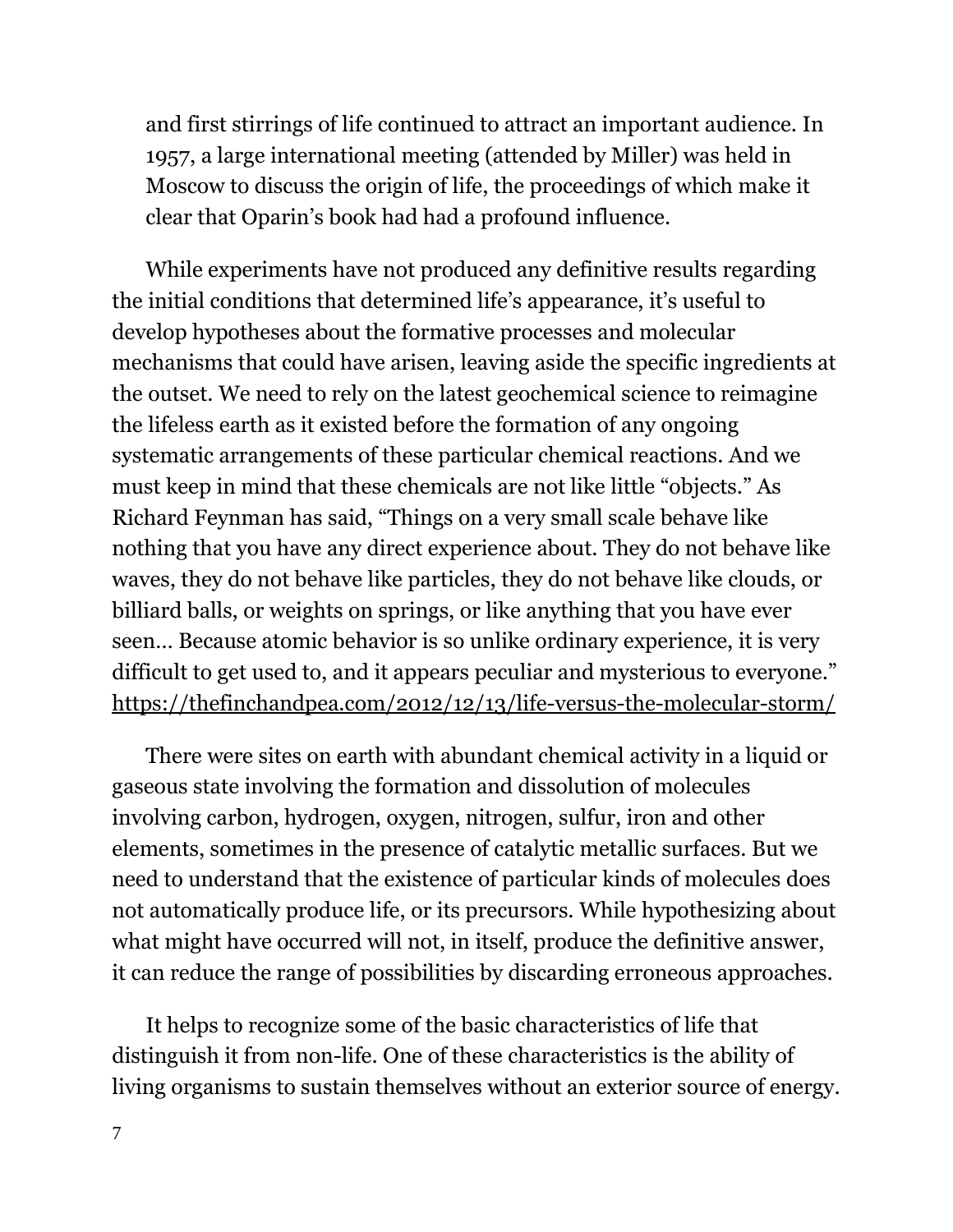Energy is necessary for activity, both for internal metabolism as well as for interacting with its environs. Life must be able to extract free energy (sunlight or chemical energy) from the environment to facilitate the chemical reactions it needs for its activities. But before the question of internalizing the energy supply arises, there must exist some chemical structure that is able to persist—for a time—as an organized entity, capable of movement or activity.

Initially, chemical reactions, to reach a sufficiently stable state, can occur in a locality without an isolating boundary to separate them from the randomizing impingements of the local molecular environment. However, eventually such relatively stable molecular aggregations must acquire a bounding coat, or membrane, to isolate themselves from outside destabilizing collisions or reactions. Life needs a "self" to distinguish itself from the "other." Oparin recognized this problem and hypothesized that stable persistent chemical complexes could isolate themselves from surrounding disruptions by occurring within enclosed spaces called "coacervates." As Brangwynne and Hyman explain (ibid):

Oparin went on to describe a mechanism by which macromolecules would self-assemble into large liquid-like structures that he called "complex coacervates" — what today might be called colloidal assemblies. He suggested that these protocells were a key step in the origin of life. However, given the uncertainty at that time about the nature of biological macromolecules, it was unclear exactly how these colloids might form.

Freeman Dyson, in his book *Origins of Life,* Cambridge University Press, 1999, described Oparin's view of the original enclosures for these macromolecular operations as the "garbage-bag world," as he explains (p. 37):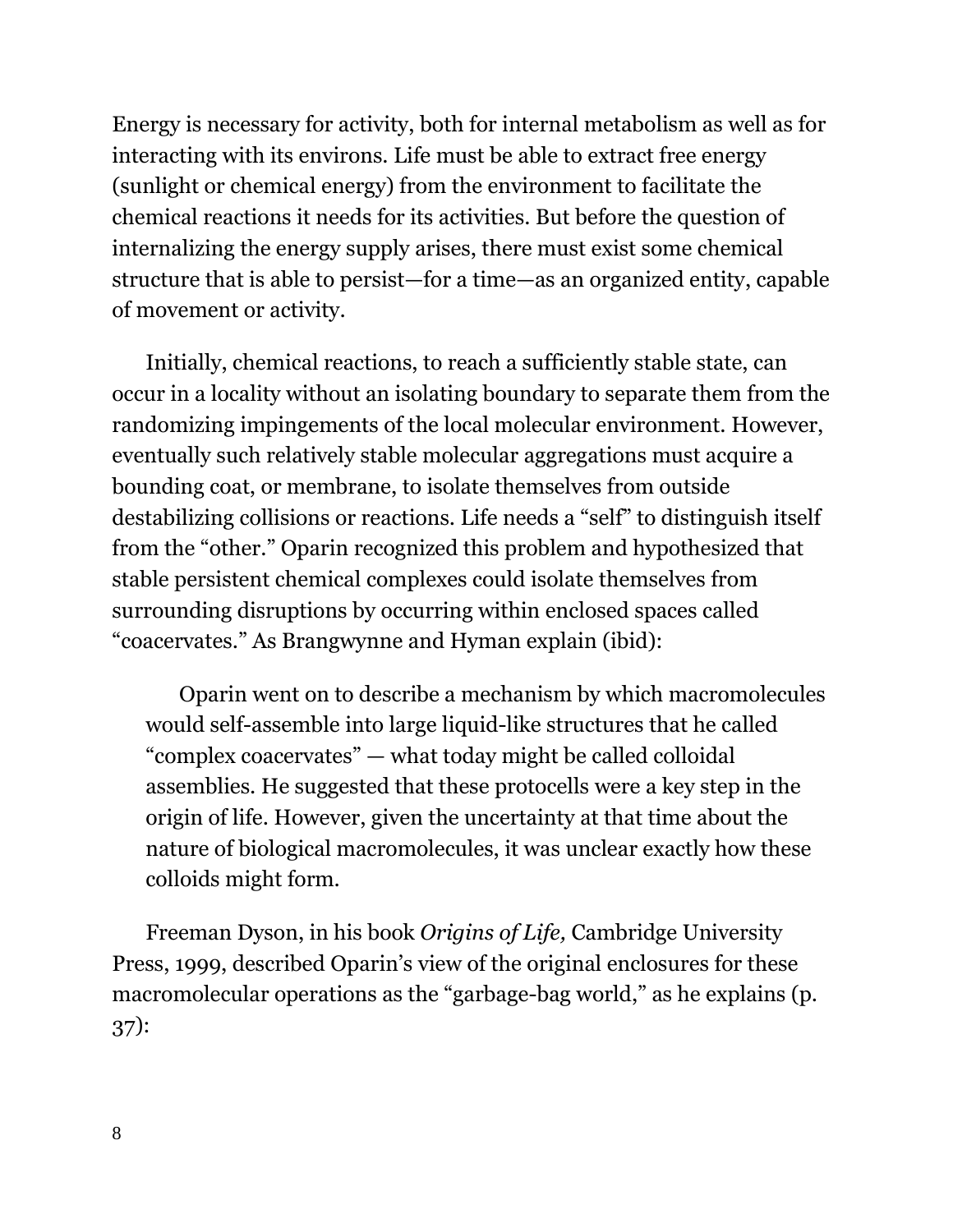The garbage-bag world is not so elegant and not so widely accepted. It is a generalized version of the world imagined by Oparin. Life began with little bags, the precursors of cells, enclosing small volumes of dirty water containing miscellaneous garbage. A random collection of molecules in a bag may occasionally contain catalysts that cause synthesis of other molecules that act as catalysts to synthesize other molecules, and so on. Very rarely a collection of molecules may arise that contains enough catalysts to reproduce the whole population as time goes on. The reproduction does not need to be precise. It is enough if the catalysts are maintained in a rough statistical fashion. The population of molecules in the bag is reproducing itself without any exact replication.

The noted physicist Ilya Prigogine (*The End of Uncertainty,* 1997) commented on the instability of molecular aggregations in nature, and their constant interactions which generate indeterminate states which lie at the very heart of nature. They are indeterminate because none of them are a part of a strictly isolated system—all systems of molecular interaction are only relatively isolated in a limited area of chemical activity. There are no absolute or definitive "boundaries" between nearby "systems" of chemical interactions. They all mutually interfere in a random way. Nature cannot produce a permanently isolated organized system of chemical reactions. But scientists generally recognize that whatever initial conditions are chosen to design a lab exercise, these conditions are themselves artificial, and cannot replicate real conditions in nature. At the same time, it must be emphasized that knowledge of biochemistry, and the physics which underly it, has progressed through this process of experimentation and analysis of results.

The contrast between nature on the one side, and controlled experimental conditions on the other, must be taken into account in establishing any experiment design. The imperative of establishing isolated conditions for laboratory experiments is key. It is true that in nature there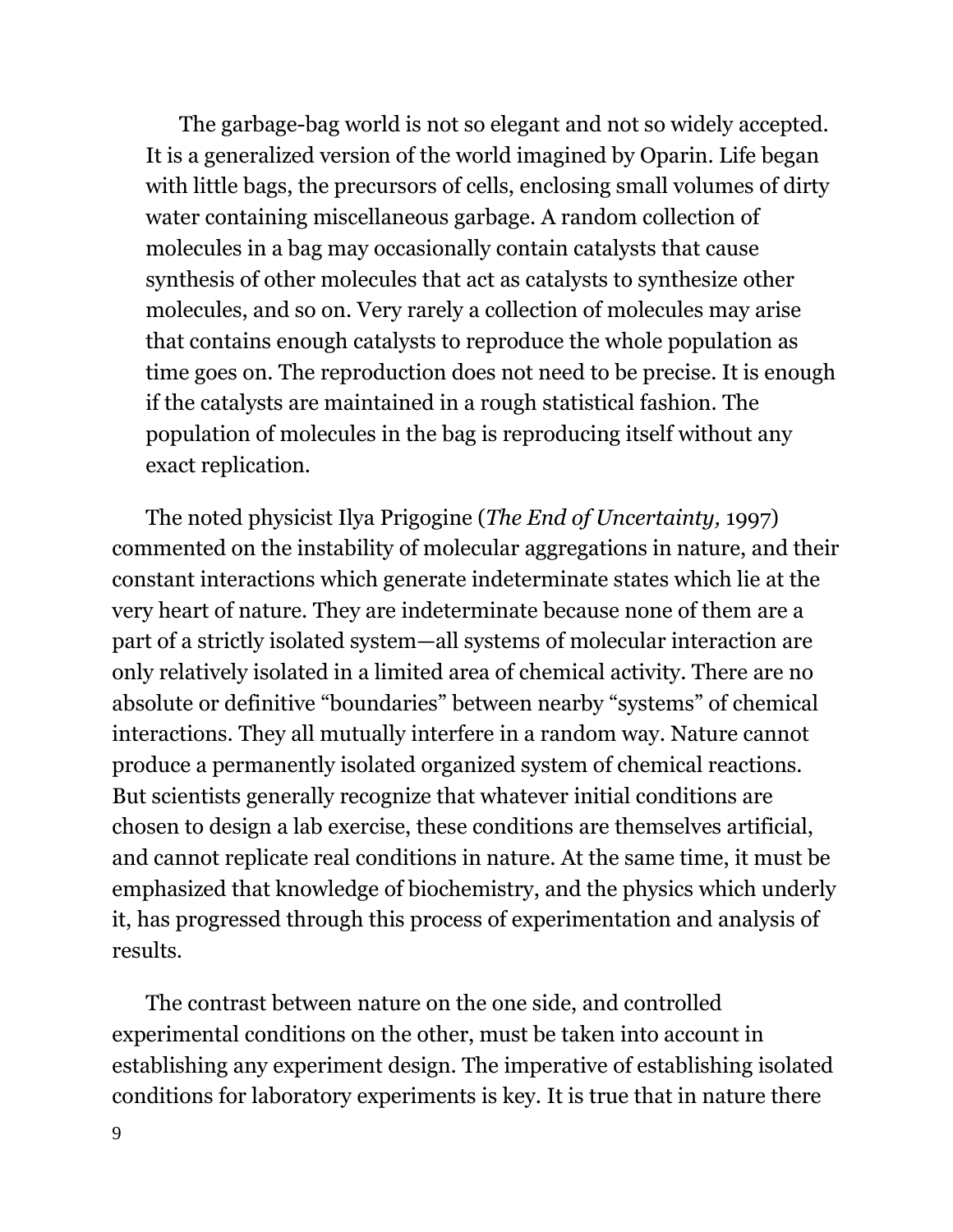are relative degrees of isolation between molecular assemblies in liquids and gases, since they are separated in space by distances which are determined by the chaotic intermingling of the forces of repulsion and attraction. However, in spite of these differences in the degree of interaction among these various molecular associations, there are no impenetrable barriers separating them. They impinge upon one another to a greater or lesser extent. Various forms of association and disaggregation are constantly occurring. But there is no possibility that a perfectly isolated system can form. Molecular aggregations are by nature temporary and open to change. It's this principle that underlies the processes of universal, planetary and biological evolution and why every living thing must die. It's the lack of isolation that generates the instability and the relative unpredictability of the future evolution of their activity.

Nature is probabilistic at its core, argues Prigogine (*ibid, p. 29*). He quotes the physicist Emile Borel, who said: "The representation of gaseous matter by a model, composed of molecules with positions and velocities which are rigorously determined at a given instant is therefore a pure abstract fiction. ... as soon as one supposes the indeterminacy of the external forces, the effect of collisions will very rapidly disperse the trajectory bundles which are supposed to be infinitely narrow, and the problem of the subsequent movement of the molecules becomes, within a few seconds, very indeterminate, in the sense that a colossal number of different possibilities are *a priori* equally probable."

In the aggregate, the position and velocity of individual atoms or molecules is indeterminate. This finding gives rise to the science of quantum physics. This analysis of nature reveals a "nanoscale" world that is qualitatively different from the macroscopic word in which Newtonian physics, known as "determinism," prevails. Erwin Schrödinger, an eminent quantum theorist, argued in *What is Life?* (1944),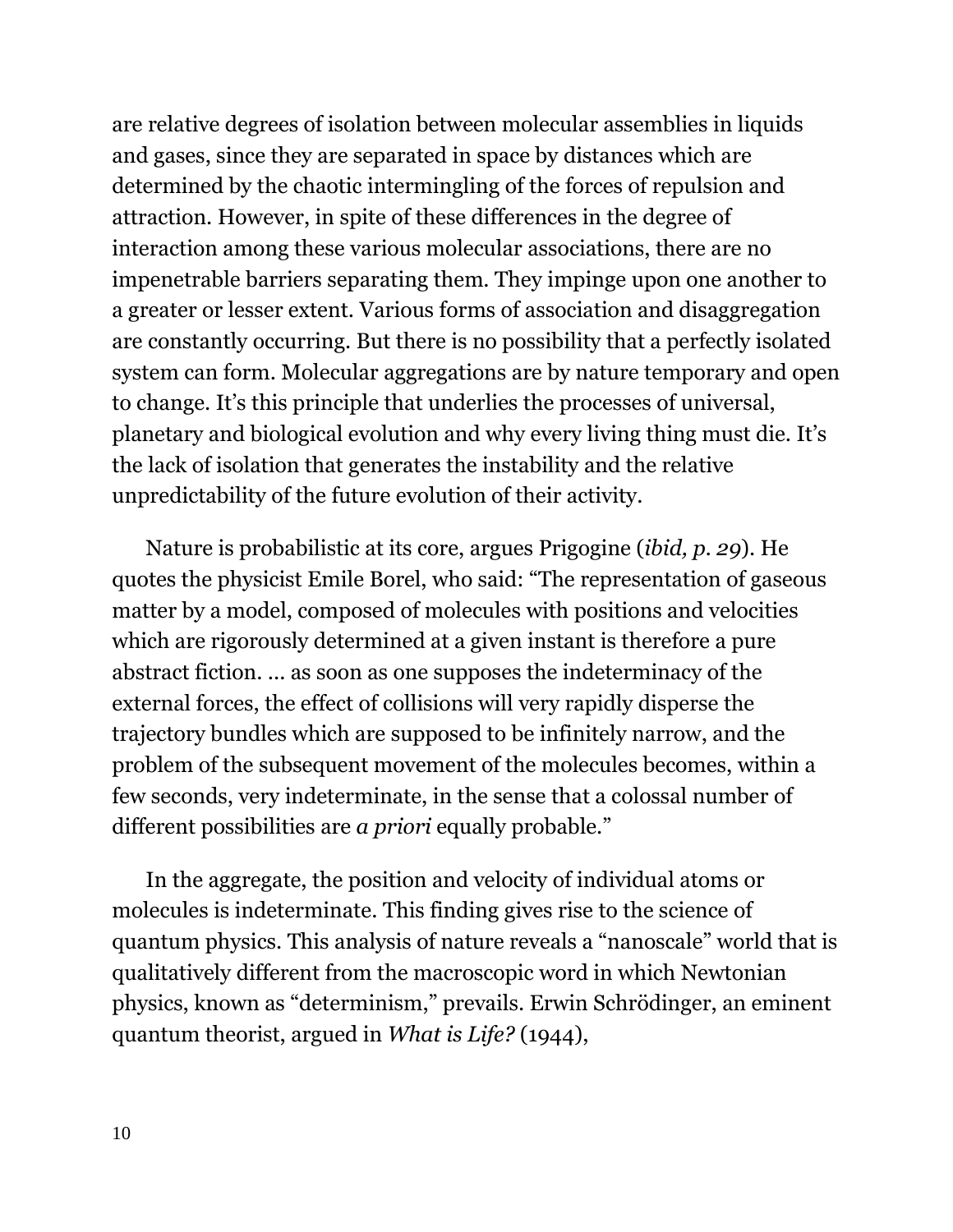Only in the cooperation of an enormously large number of atoms do statistical laws begin to operate and control the behavior of these assemblies with an accuracy increasing as the number of atoms involved increases. It is in that way that the events acquire truly orderly features. All the physical and chemical laws that are known to play an important part in the life of organisms are of this statistical kind; any other kind of lawfulness and orderliness that one might think of is being perpetually disturbed and made inoperative by the unceasing heat motion of the atoms."

Deacon points out that the second law of thermodynamics is a probabilistic tendency, not a law involving forces or predictable outcomes. As he explains, "The second law of thermodynamics is only a probabilistic tendency, not a necessity, and that offers some wiggle room." The "wiggle room" is the latitude that allows deviations from the deterministic Newtonian scheme of interactions of force and mass, in which given quantities of matter and energy interact according to the "laws of physics" to provide predictable results. The origin of life cannot be considered apart from this thermodynamic "wiggle room," which allows the formation and perpetuation of organized structures of molecules. The creation and continuity of systems of increasingly complex molecular aggregates only *appears* to violate the second law of thermodynamics. (Some proponents of "intelligent design" argue that evolution is impossible because the second law of thermodynamics states that the outcome of all chemical reactions increases entropy, or disorder, in the universe. If this were true, there would be no organized systems at all. Their appreciation of science is limited.) The second law is a statistical prediction of a net increase of entropy, or dissipation of heat energy, in the universe.

The early universe cooled, and in the process developed immense volumes of organized systems of particles of matter held together by atomic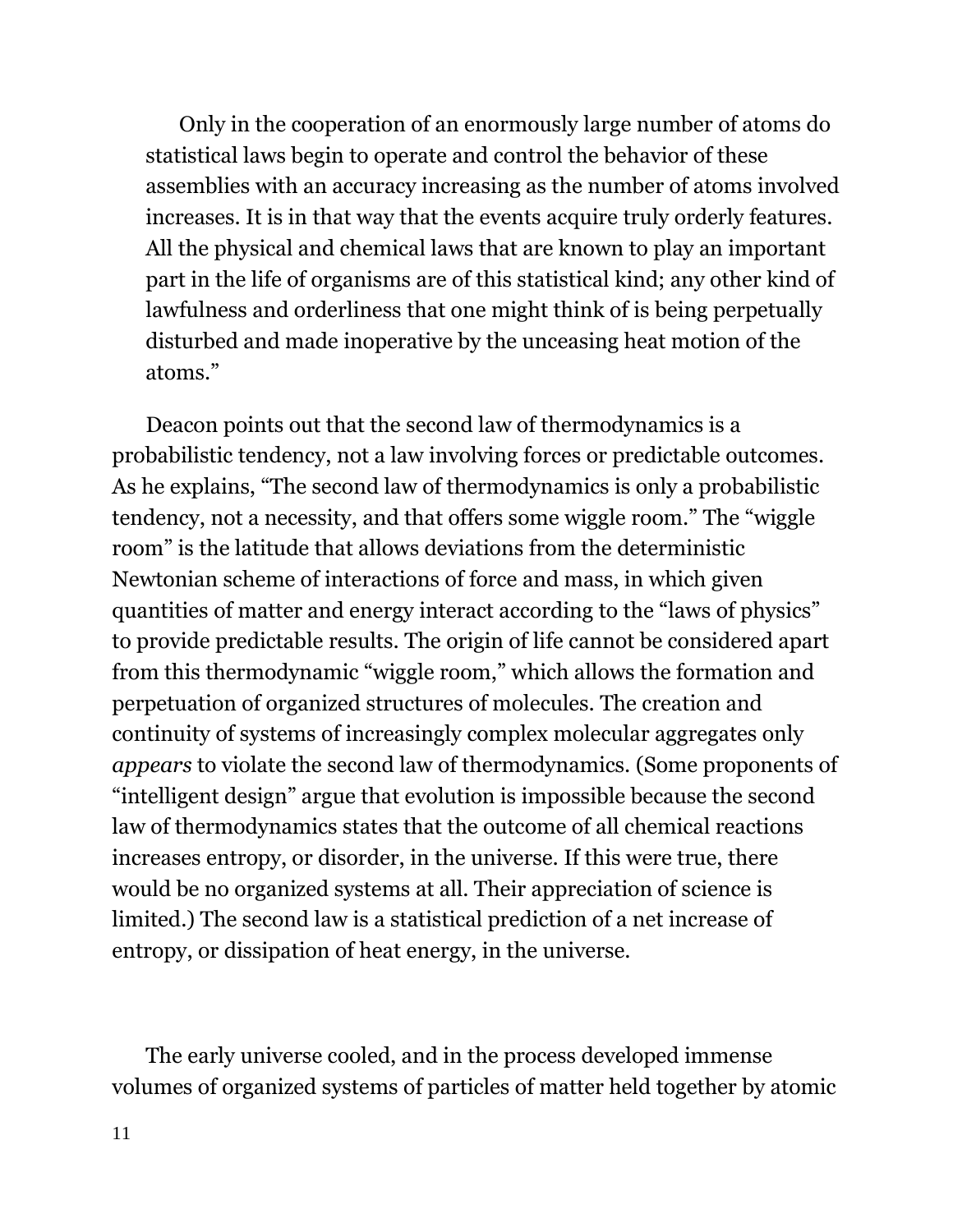or chemical bonds, and these organized entities were dispersed in galaxies, solar systems and a variety of solidified or gaseous masses. But the universe continues to expand, and as it does so, these organized systems tend to dissipate, disassemble and dissolve. Initially, what is known as "matter" did not exist. It took time for atoms to consolidate and differentiate out of the disorganized plasma initially created in the "big bang."

But why would organized systems, such as atoms, molecules and minerals, come into being if entropy were constantly increasing? It's because even though entropy increases, this is only a statistical result of random chemical processes that continually create structure and organization as well as dissolution and dissipation. In the long run dissipation wins, but at the same time many organized forms of matter grow and take shape, utilizing the available heat energy from the many fusion and fission processes scattered throughout the galaxies. Heat energy can create atomic states that facilitate the formation of chemical bonds.

Heat can play a role in the formation of atomic and molecular aggregates that can serve as a basis for an increasing progression of complex structures. Heat can likewise break chemical bonds. The planet had to cool sufficiently to reach a point when chemical activity was free enough to form molecular aggregations that could remain stable for enough time to form structures. These structures, provided they have the potential to maintain their existing level of organization, can build upon, and extend themselves, to attain higher levels of complexity. These processes can become relatively long lasting by utilizing free energy to protect themselves against the thermodynamic tendency to dissolve and disaggregate. And, as we know, organized structures can produce self-perpetuating processes through their own cycles of energy creation. At a higher level of organization, e.g., in living beings, internal energy generation becomes built into the aggregate structure, for example, the citric acid cycle.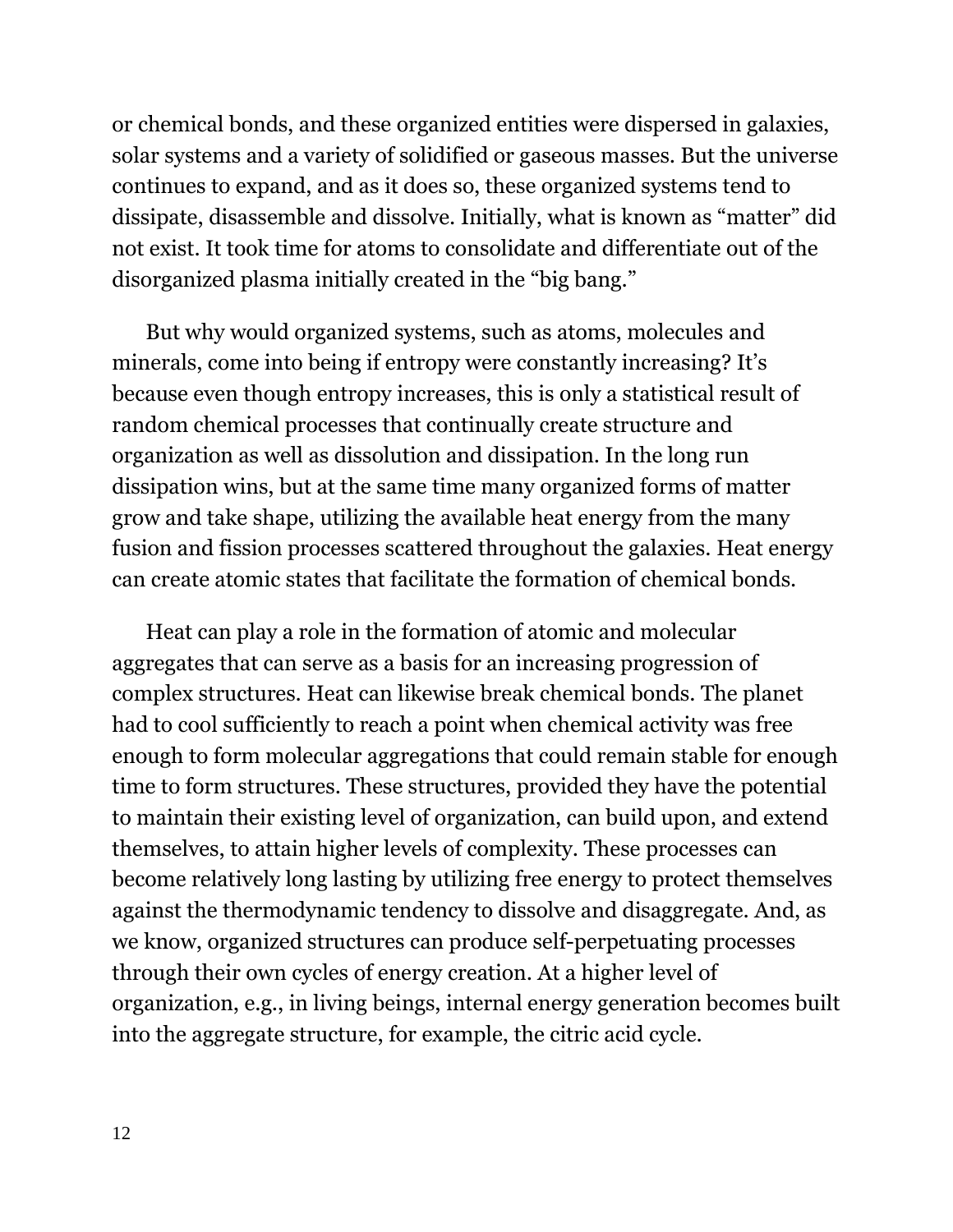But, apart from the structure-forming processes that capture energy from the surrounding atmosphere, or generate it internally, there are structure-forming processes that release energy to the surrounding atmosphere as the structure is built. In *Incomplete Nature,* Deacon explains that self-organizing processes are already common in the inorganic world, and he gives the example of snowflake crystal formation, in which there is an accretion of elaborate crystalline forms with hexagonal shapes. The formation of snowflakes is process that creates a crystalline array, a more organized relationship among water molecules than in the liquid state, but at the same time releases energy to the surrounding atmosphere. Water molecules spontaneously "fall together" to form an ordered crystalline structure which has a lower energy level than separate water molecules. Organized crystalline structures then emerge spontaneously any time atmospheric conditions favor snow.

### Terrence Deacon explains:

A quite different example of morphodynamic change is exhibited by the amplification and propagation of constraints that takes place in the growth of snow crystals. The structure of an individual snow crystal reflects the interaction of three factors: (1) the micro-structural biases of ice crystal lattice growth, which result in a few distinct hexagonally symmetric growth patterns; (2) the radially symmetric geometry of heat dissipation; and (3) the unique history of changing temperature, pressure, and humidity regimes that surrounds the developing crystal as it falls through the air (p. 257).

Another example of the spontaneous formation of hexagonal patterns in nature is the honeycomb. Although constructed by honeybees, not weather, these patterns are formed without premeditated design. As Philip Ball explained honeycomb formation in the April 27, 2016, issue of *Nautilus* [\(http://nautil.us/issue/35/boundaries/why-nature-prefers-hexagons\)](http://nautil.us/issue/35/boundaries/why-nature-prefers-hexagons):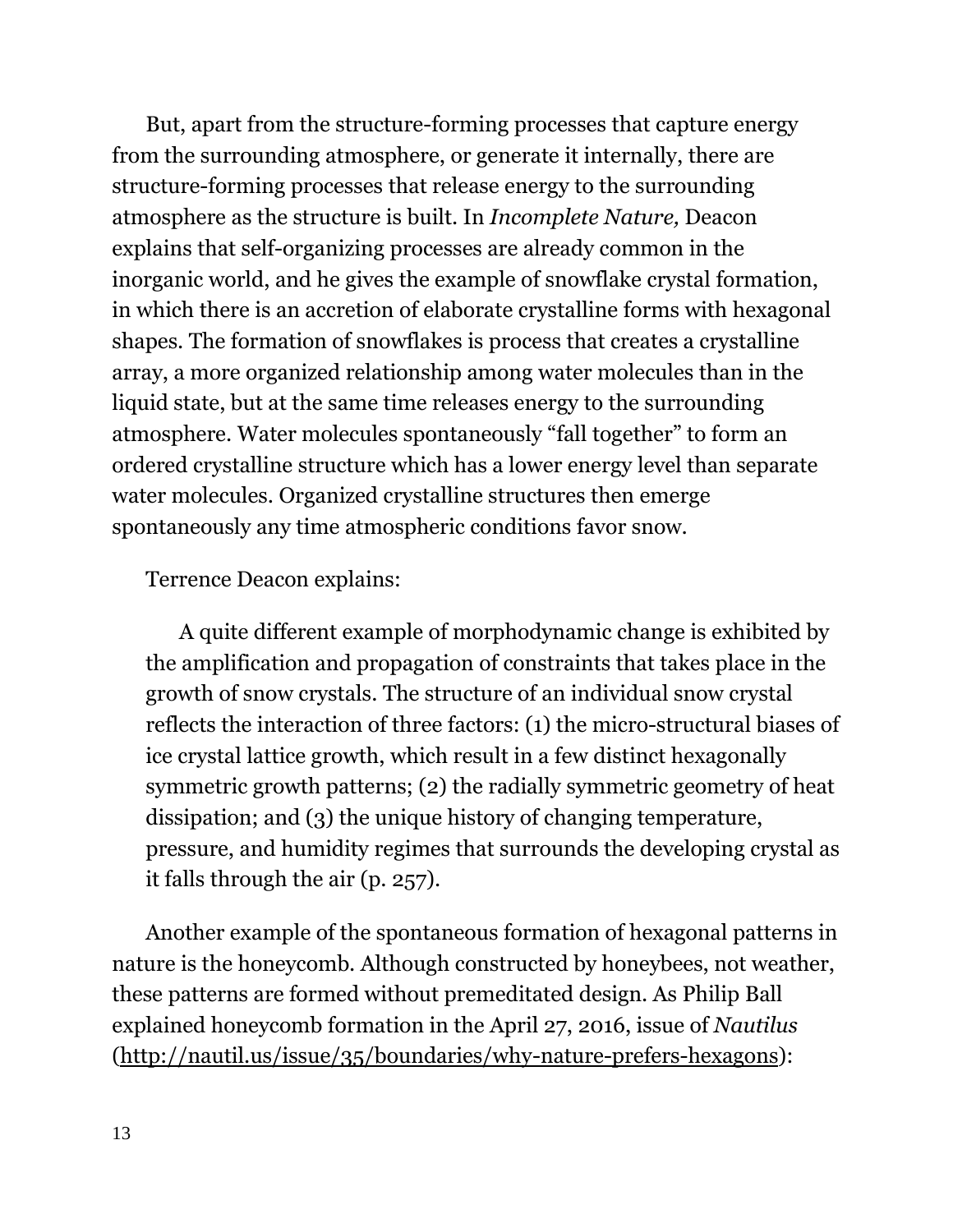Why hexagons, though? It's a simple matter of geometry. If you want to pack together cells that are identical in shape and size so that they fill all of a flat plane, only three regular shapes (with all sides and angles identical) will work: equilateral triangles, squares, and hexagons. Of these, hexagonal cells require the least total length of wall, compared with triangles or squares of the same area. So, it makes sense that bees would choose hexagons, since making wax costs them energy, and they will want to use up as little as possible—just as builders might want to save on the cost of bricks. This was understood in the 18th century, and Darwin declared that the hexagonal honeycomb is "absolutely perfect in economizing labor and wax."

Darwin thought that natural selection had endowed bees with instincts for making these wax chambers, which had the advantage of requiring less energy and time than those with other shapes. But even though bees do seem to possess specialized abilities to measure angles and wall thickness, not everyone agrees about how much they must rely on them. That's because making hexagonal arrays of cells is something that nature does anyway.

Another example of the abiotic spontaneous formation of hexagonal cells is provided by Rayleigh-Bénard cells. Deacon explains (p. 250):

Highly regular shaped convection cells (hereafter termed Bénard cells) can form in a process known as Rayleigh-Bénard convection in a uniformly heated thin layer of liquid (e.g., oil). In 1900, Claude Bénard observed that a cellular deformation would form on the free surface of a liquid with a depth of about a millimeter when it was uniformly heated from the bottom and dissipated this heat from its top surface. This often converged to a regular pattern of tiny, roughly hexagonally shaped columns of moving fluid, producing a corresponding pattern of hexagonal surface dimples. These Bénard cells form when the liquid is heated to the point where unorganized (i.e., unconstrained and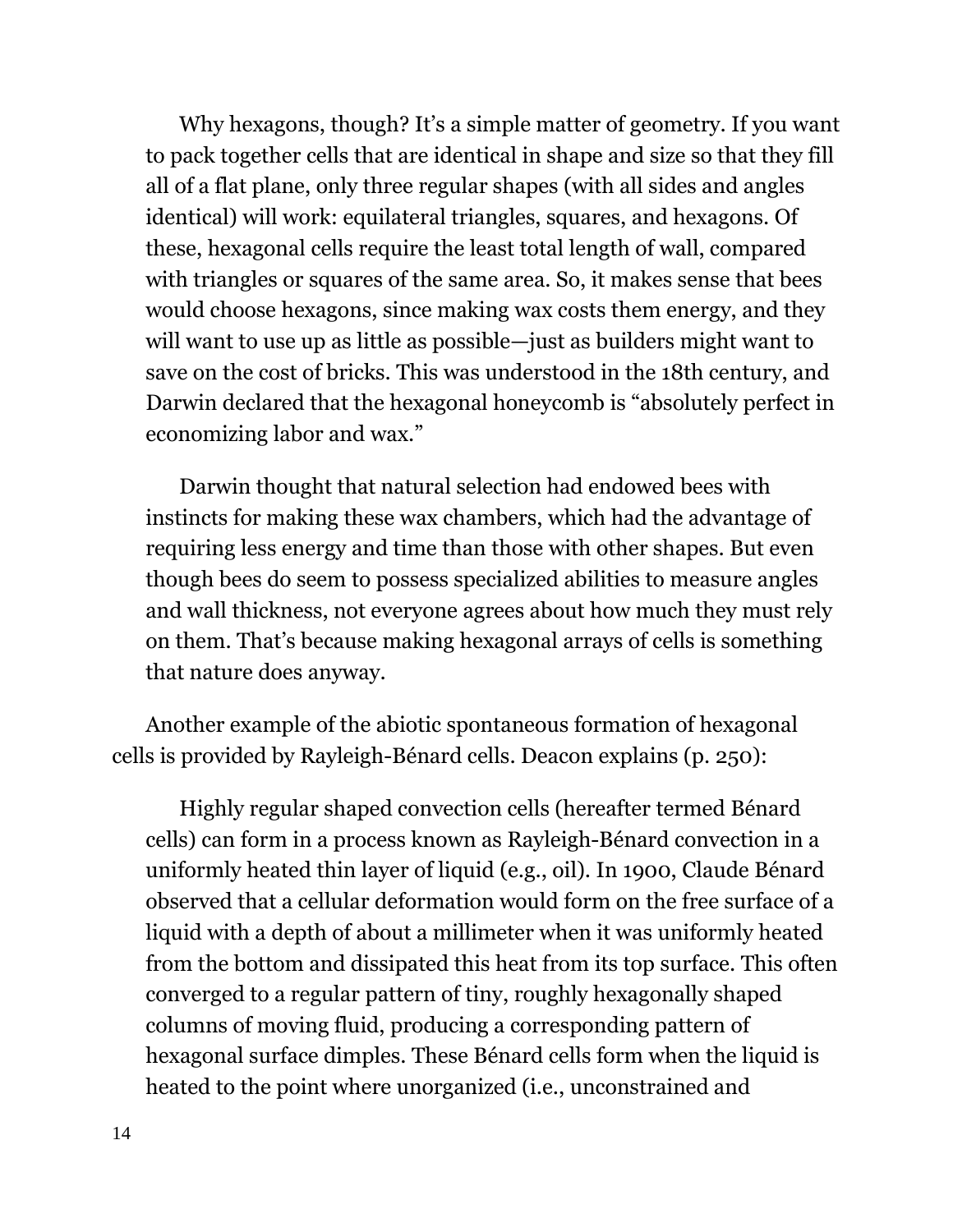normally distributed) molecular interactions are less efficient at conducting the heat from the container bottom to the liquid surface than if the liquid moves in a coordinated flow. The point at which this transition occurs depends on a number of factors, including the depth, specific gravity, the viscosity of the liquid, and the temperature gradient.

Matter grows out of the cooling of the elements in the primitive universe and becomes incorporated in galaxies, stars, planets, asteroids, and other gaseous, liquid, colloidal and solid formations. At the same time, the universal material phenomena we recognize as relativity, Newtonian mechanics and quantum mechanics evolve, and no doubt continue to evolve. We should not imagine that anything in the universe has reached a point of completion, or stasis. By the time entropy has comes close to its maximum, our own sun and solar system will have long since been converted to dust. If we were to argue that the formulae we use to define material relations ( $f=ma$ ,  $e=mc^2$ , etc.) were to be regarded as fixed and final, we would have to abandon our knowledge of thermodynamics.

As the universe evolves toward its likely destiny, all the energy that has been consumed in binding these systems together dissipates; the organized systems fall apart, energy becomes randomly dispersed. This dissipative, randomizing process is called the increase of entropy. At the end of the universe, the hypothetical termination of this process, there is a uniform, random distribution of particles and energy. This end-state of matter is called "the heat death of the universe" because no further increase of heat diffusion is possible. In the end, entropy wins! (But who knows if this is really "the end"? Maybe there is more . . .

Deacon, referring to the "wiggle room" afforded by the second law of thermodynamics (see above) says: "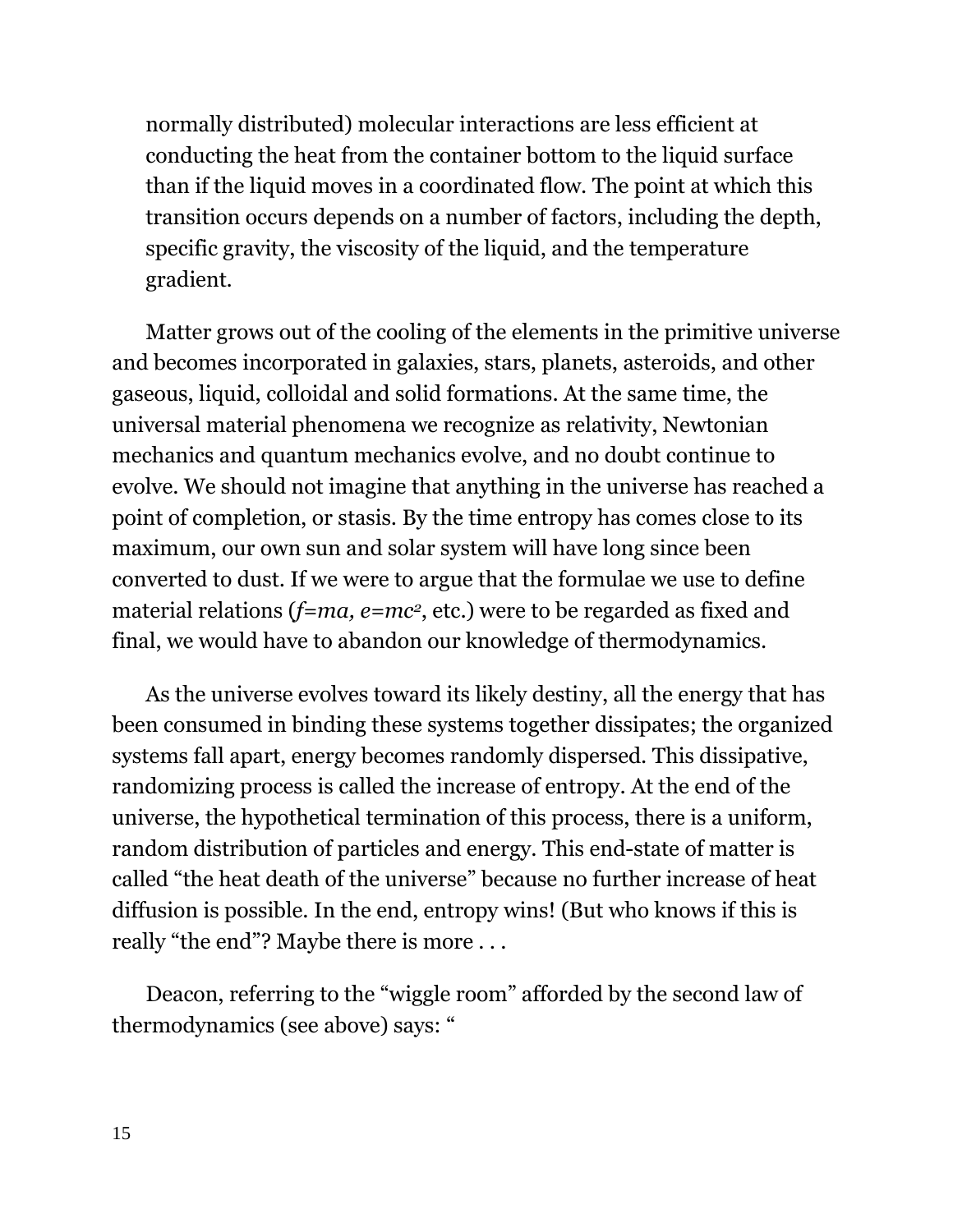This loophole does, however, allow for the global increase of entropy to create limited special conditions that can favor the persistent generation of local asymmetries (i.e., constraints). And it is the creation of symmetries of asymmetries—patterns of similar differences—that we recognize as being an ordered configuration, or as an organized process, distinct from the simple symmetry of an equilibrium state. What needs to be specified, then, are the conditions that create such a context.

Deacon puts stress on the need to understand "constraints" in the material world. No organized structure can emerge except through preconditions that prevail at a certain time and place. There are no "timeless" structures, nor are there entities with no particular location in space, although relationships among entities can take on forms that can only be analyzed indirectly. (Quantum physics introduces alternate forms that are not captured in Newtonian physics.) A physical structure cannot exist without its material constituents or the configuration of its limits and relationships. Temperature, pressure and the availability of the appropriate chemicals are limiting factors. For complex structures to emerge, or for existing structures to develop further, "constraints" will limit the degrees of probability for this or that constructive change to occur. These limitations are constraints. The "wiggle room" Deacon mentioned earlier is defined by the material constraints dictated by the existing constraints.

This principle of constraints also applies, for example, in historical development. We recognize that the Ancient Greeks, even with Aristotle's guidance, could not have developed a rocket to the moon. The Greeks of that time were constrained by the state of scientific development that the most capable theorists had developed. Every stage of historical development is built upon the foundations of the material and cultural achievements prevailing in the given epoch. These material and theoretical limits are constantly in conflict with the potentials latent in the contemporaneous populations. This tension between what is and what can be keeps driving scientific and technological advancement.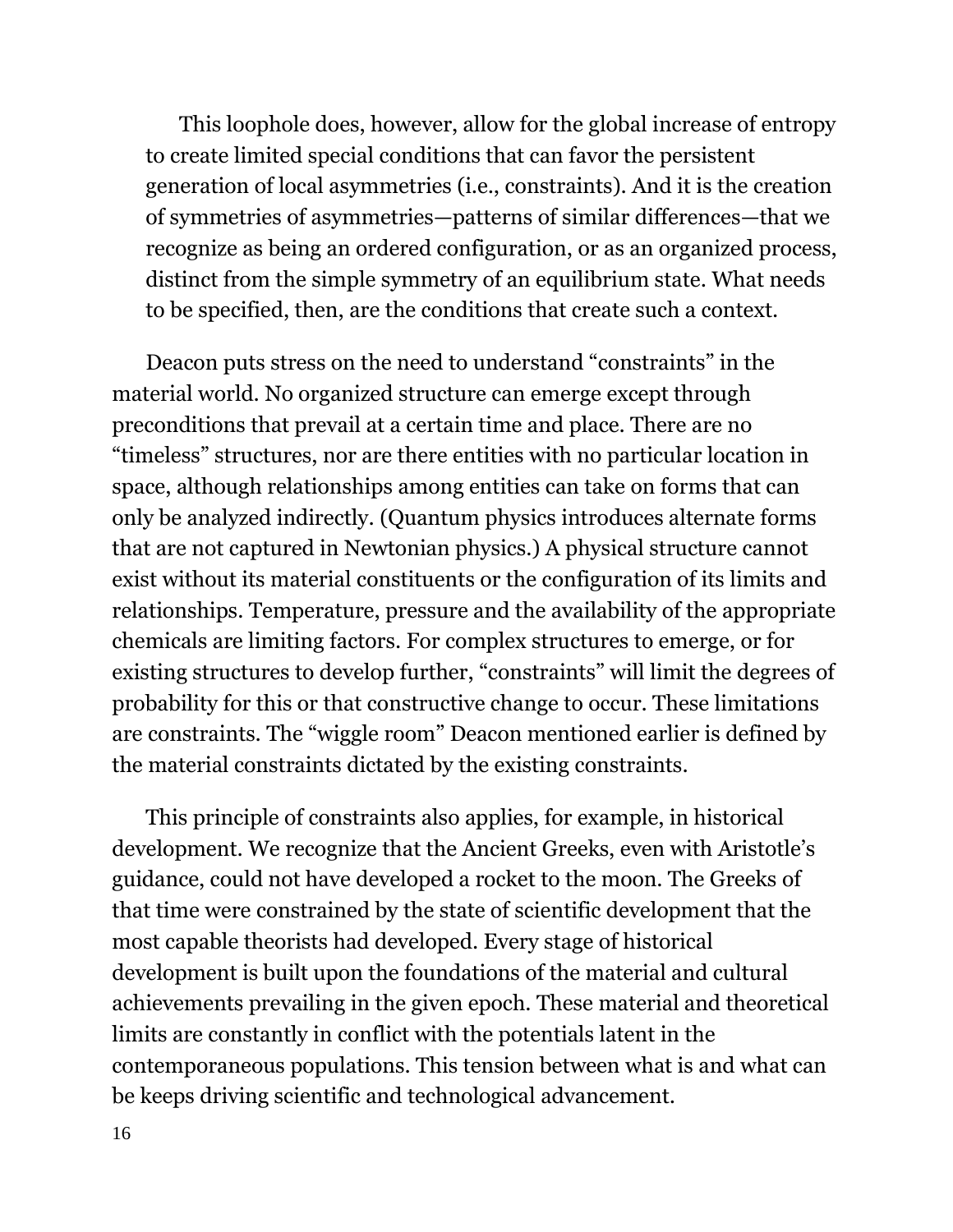An equilibrium state, in a relatively localized section of the natural world, is represented by the condition that there is no possible action that can increase entropy, that entropy has been maximized, at the given moment, in this given portion of the universe. To persist it must generate processes that constantly restore its stability. Therefore, the structure remains constantly on the verge of disaggregation and restablization. And we must recall that absolute isolation is not possible, something is always interfering from the "outside" (even though there is no absolute border between "inside" and "outside"). Yet partial, relative isolation is possible because of this tension between destruction and creation. And it is in these conditions that life processes occur.

Among the animal and plant species at high levels of development, individual organisms reproduce and die. At a low stage of development, individual organisms, or colonies of cells, can persist for centuries or millennia without dying. For these latter phenomena, see: R. Petralia, M. Mattson, P. Yao, [Ageing](https://www.ncbi.nlm.nih.gov/entrez/eutils/elink.fcgi?dbfrom=pubmed&retmode=ref&cmd=prlinks&id=24910306) Res Rev. 2014 Jul; 0: 66–82:

Basal metazoans typically maintain many pluripotent stem cells that are capable of differentiating into all types of cells in the body; this gives these animals incredible abilities to grow, regress, regrow and regenerate their bodies as needed. They can become in some cases potentially immortal. However, during the evolution of more complex animal body forms, these abilities were reduced or lost, apparently in an effort to produce complex body structures for sophisticated functions while still avoiding the production of destructive tumors. Nevertheless, there is no direct correlation of increased body complexity with reduced lifespan.

The range of observed creation and destruction of life forms observed by these scholars—the antagonism between longevity and entropy—reflects the various modes that express the same contradiction. Natural selection works to preserve the stability of complex systems that have arisen in biological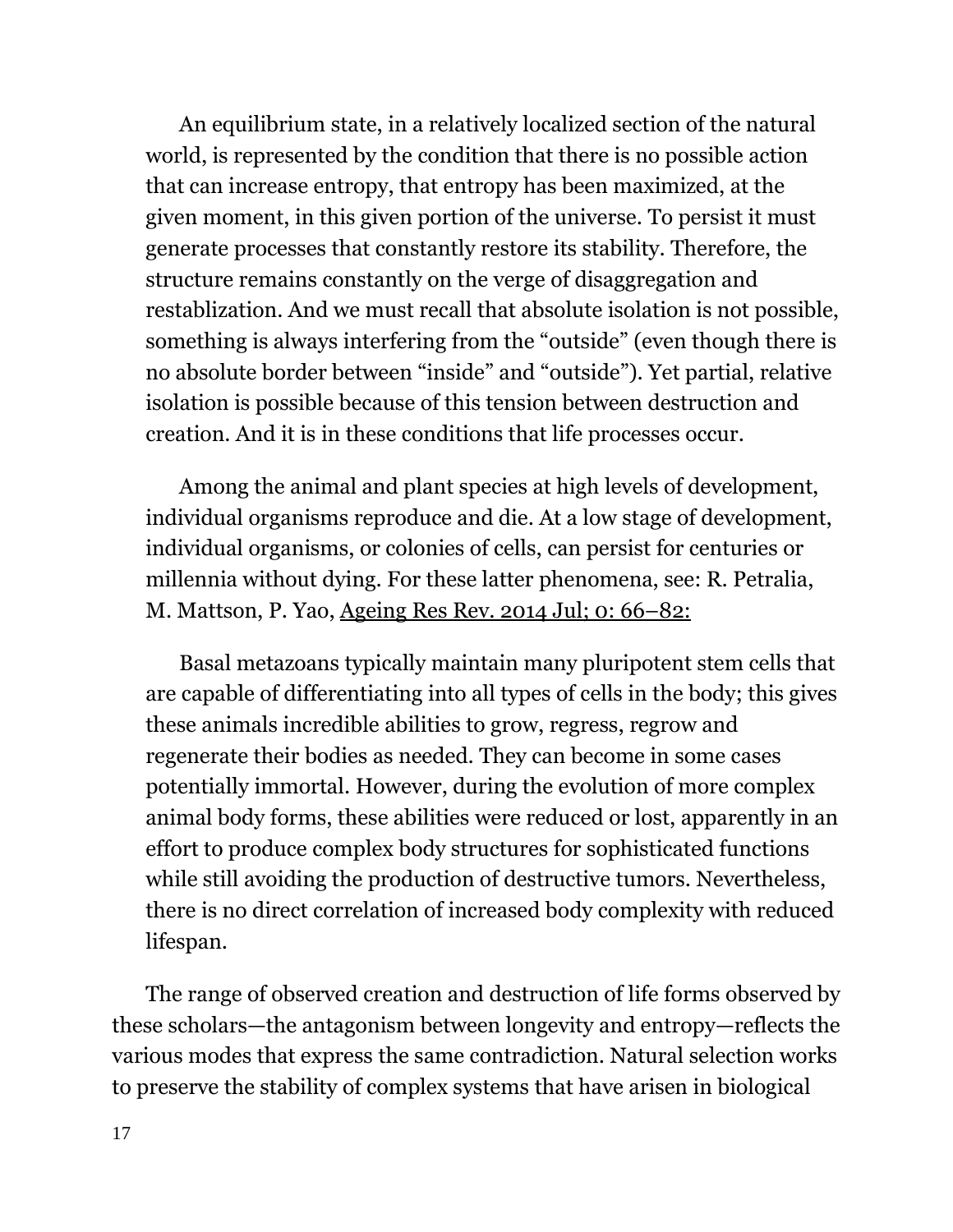evolution as they resist the unyielding pressure of the second law of thermodynamics. The complex structures elaborated by natural selection exist within a thermodynamic space that is far beyond thermodynamic equilibrium. The scientific analysis of the development and sustainability of "far from equilibrium" molecular systems is called "dissipative structure," and this theme was treated extensively by Prigogine and others. The structures are "dissipative" because while living cells are expending energy in their life processes, they produce more entropy than they absorb.

In the evolving complex structures, reactions are fueled by selfgenerated energy or by energy from an external source. Some of this energy is channeled into the enlargement or complexification of given ordered structures. Thus, while the entropy created grows, the complex structures aggregate and extend themselves. Deacon goes to great pains to explain this and to justify his description of it, which results in a long and complex book, but he gives a summary account in these words:

In these processes, we glimpse a backdoor to the second law of thermodynamics that allows—even promotes—the spontaneous increase of order, correlated regularities, and complex partitioning of dynamical features under certain conditions. Ironically, these conditions also inevitably include a reliable and relentless increase of entropy. In many non-living processes, especially when subject to a steady influx of energy or materials, what are often called self-organizing features may become manifest. This constant perturbation of the thermodynamic arrow of change is in fact critical, because when the constant throughput of material and/or energy ceases, as it eventually must, the maintenance of this orderliness breaks down as well. In terms of constraint, this means that so long as extrinsic constraints are continually imposed, creating a contragrade dynamic to the spontaneous orthograde dissipation of intrinsic constraints, new forms of intrinsic constraint can emerge and even amplify. (Deacon, p. 235.)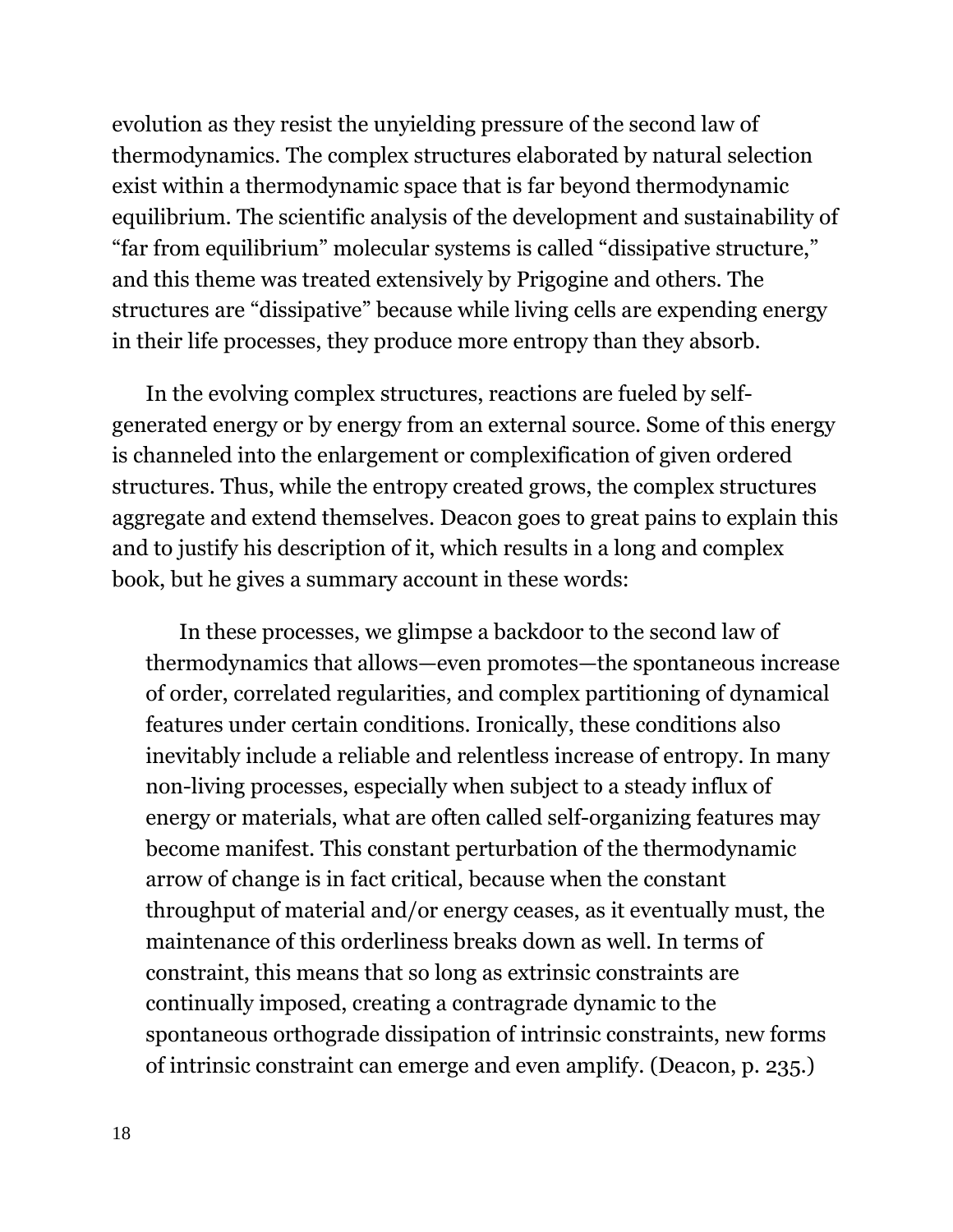Here we and see that living organisms exemplify dissipative structures that survive as long as their self-organizing processes can overcome the second law of thermodynamics. Individual death is the result. We can think about these phenomena by imagining spontaneous reactions occurring in an environment at thermodynamic equilibrium. These reactions generate instabilities in which it is possible to go further away from equilibrium or fall back to equilibrium. But as we think of this, we must remember that some chemical reactions create products that are more stable than the reactants; i.e., it takes more energy to break the bonds that have formed than it took to create them. This allows the creation of stable chemical compounds at a far-from-equilibrium condition. In some circumstances this stability may go further away from equilibrium. Prigogine says there is a "bifurcation point" indicating the possibility of a new step in the direction already taken, or a falling back toward equilibrium (*ibid.* p. 66). There is no "determinate process" going on in this; it is all a function of probabilities that emerge and disappear in the chaotic flux of matter in motion. Organized structures that sustain themselves, however temporary or permanent, are denoted "dissipative structures" by Prigogine, and he argues that chemistry allows for the existence of "(1) far-from-equilibrium situations defined by a critical distance; and (2) catalytic steps, such as the production of intermediate compound Y from compound X, *together* with the production of X from Y." (*ibid*, p. 66)

The need for a critical distance depends on sufficient local concentrations of the reactants. Within the critical distance between 2 or more atoms or molecules, the formation of a chemical bond becomes increasingly probable, provided that their chemical affinities are conducive to this kind of interaction. But beyond the critical distance, the question of bond formation does not arise. The question of catalysis is also important. The presence of a catalytic surface is important in the formation of bonds because it lowers the energy of activation that is necessary for the formation of a bond. Catalysts make bonds easier to form. Many "origin of life"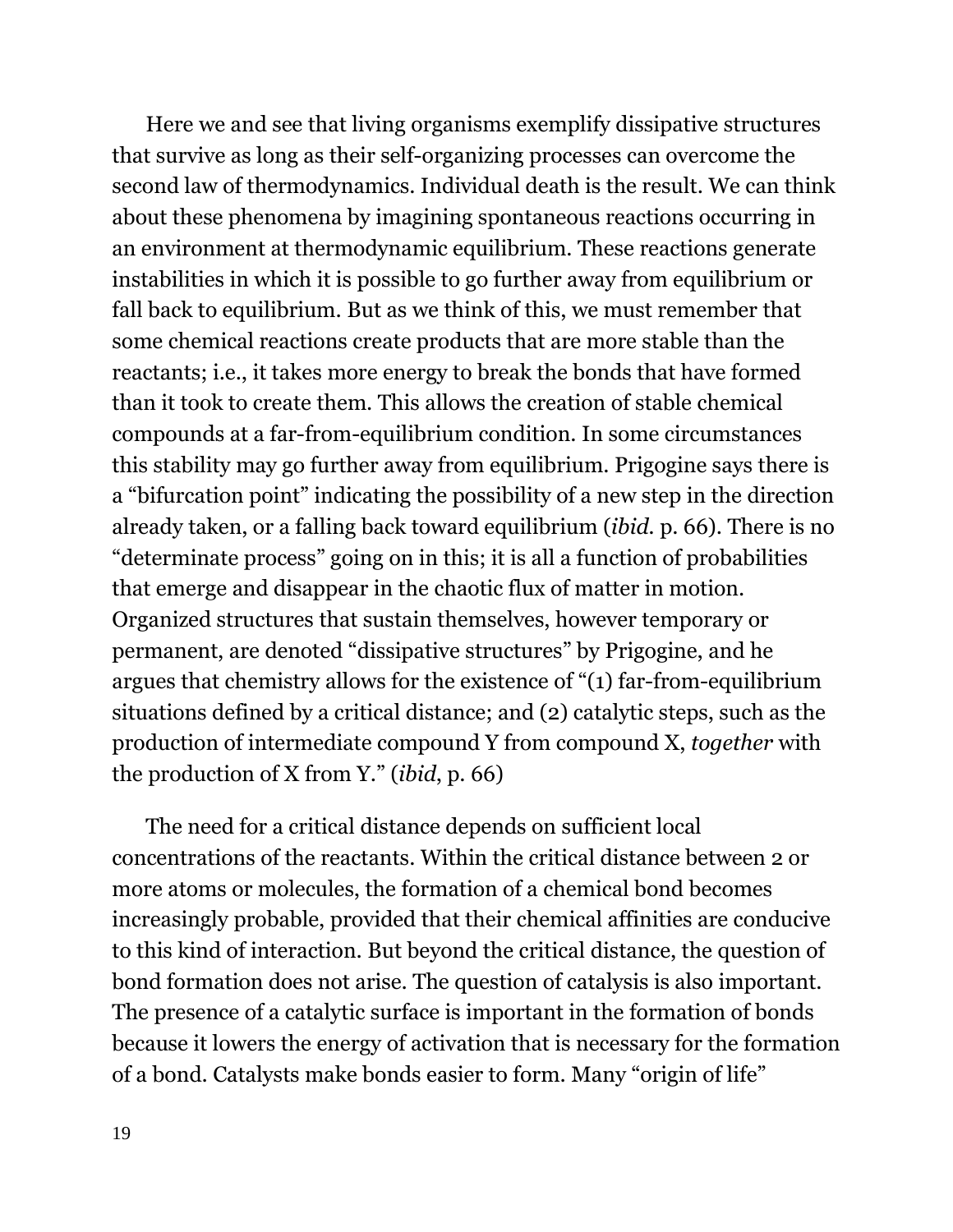experiments take this into account by providing catalytic elements (usually metals) in the initial conditions of the procedure.

Deacon discusses the "bifurcation point" in *Incomplete Nature* (ibid., p. 249):

But there is an upper limit to this diffusion process that has a critical effect on the overall global dynamic. This is a threshold at which dynamical discontinuities occur. These are often called bifurcation points, on either side of which distinctively different dynamical tendencies tend to develop. At this threshold, local variations can produce highly irregular chaotic behaviors, as quite distinct dynamic tendencies tend to form near one another and interact antagonistically. But exceeding this threshold, radical changes in orthograde dynamics can take place.

The diffusion process to which he refers is when a system is approaching toward, or receding away from, a highly-constrained far-fromequilibrium configuration; there is an inflection point in the gradient which marks a change in the vulnerability of the system to outside impingement and disruption. For example, the greater the input of heat into the system, the more intense the molecular activity, and the more vulnerable the system is to disruption (imagine the denaturing of proteins).

But the real significance of "dissipative structures" is that they *increase* entropy when the "final" balance sheet of the molecular activity is provided. In saying this we recognize that there is no "final" balance sheet while regenerating processes are established as continuous, but there are cycles of growth and decay which create repetitive cyclic processes of structural dissipation. On the one side the dissipative structures absorb free energy from the environment. (In the case of earth's biomass, this is primarily energy from the sun, but we can't forget that some microorganisms absorb non-solar energy that is stored in minerals). But in addition to the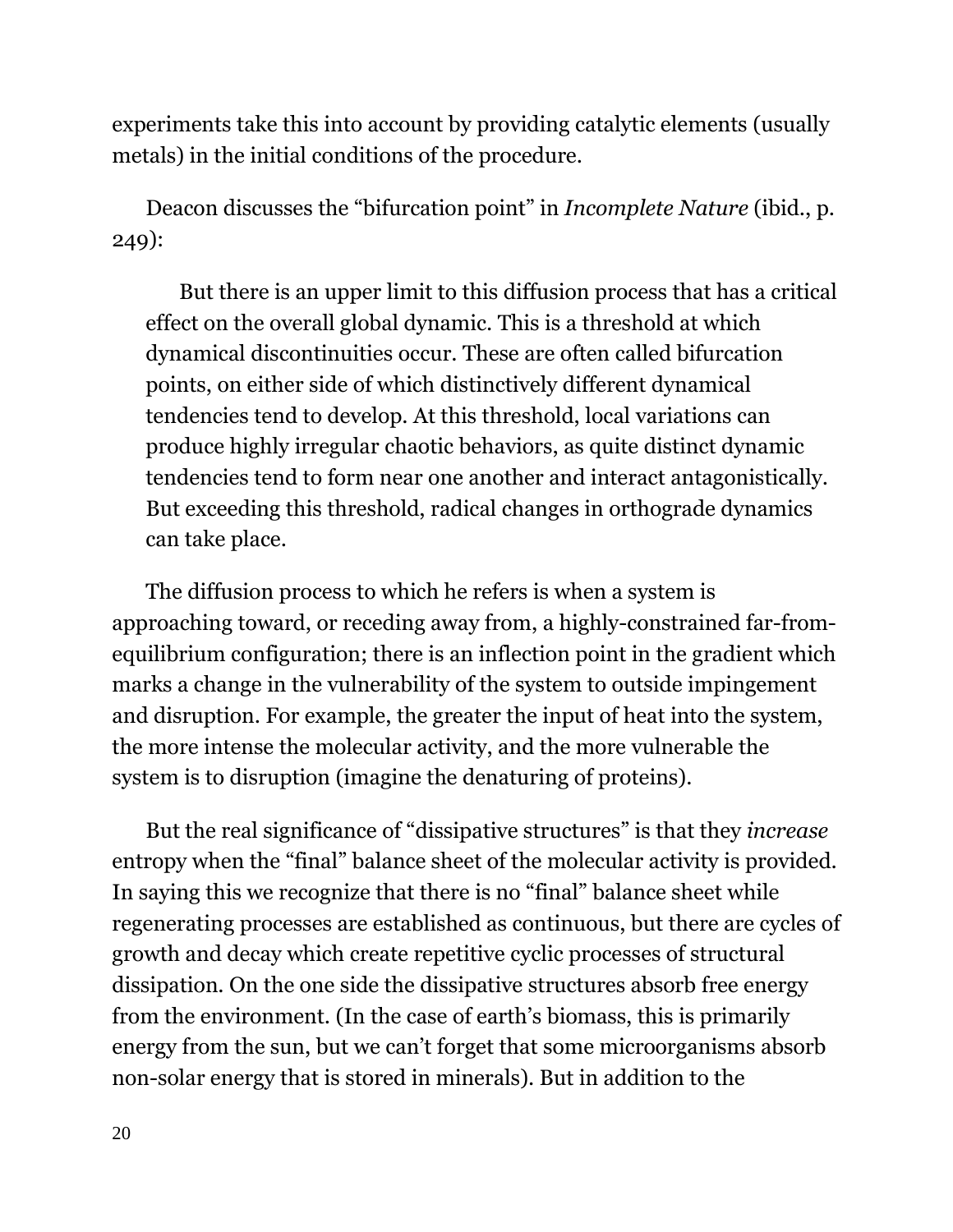absorption of energy from the environment, living creatures emit energy through their metabolic activity. This energy is radiated outward in the form of heat. On balance, the heat radiated away from the dissipative structures exceeds the heat absorbed, so that the thermodynamic balance is positive. The existence of life, however glorious it might be, actually does its part to hasten the death of the universe.

We must presuppose the interaction of molecules at the beginning of the inquiry into the origin of life without first naming and categorizing these particles, because whatever they might have been is as yet unknown. The initial approach should be based on a consideration of processes of emergence. This is not a departure from materialism, but a necessity when discussing a material change that took place billions of years ago, which science is incapable of theoretically reconstructing at the present time. Of course, every process has material components, and in nature the processes and the components are not independent but exist through time as inseparable aspects of the integral synthesis of universal phenomena.

But what does the term "emergence" mean? The theme of emergence has long been a focus of discussion among philosophers of science. C. Lloyd Morgan (1852–1936) was one of the founders of this course of analysis. In his first Gifford lecture he defined emergence as the appearance of something new that could not have been predicted by knowing the preexisting entities that gave rise to it. And he gave an example:

When carbon having certain properties combines with sulphur having other properties there is formed not a mere mixture but a new compound some of the properties of which are quite different from those of either component. Now the weight of the compound is an additive resultant the sum of the weights of the components; and this could be predicted before any molecule of carbon-bisulphide had been formed. One could say in advance that if carbon and sulphur shall be found to combine in any ascertainable proportions there will be such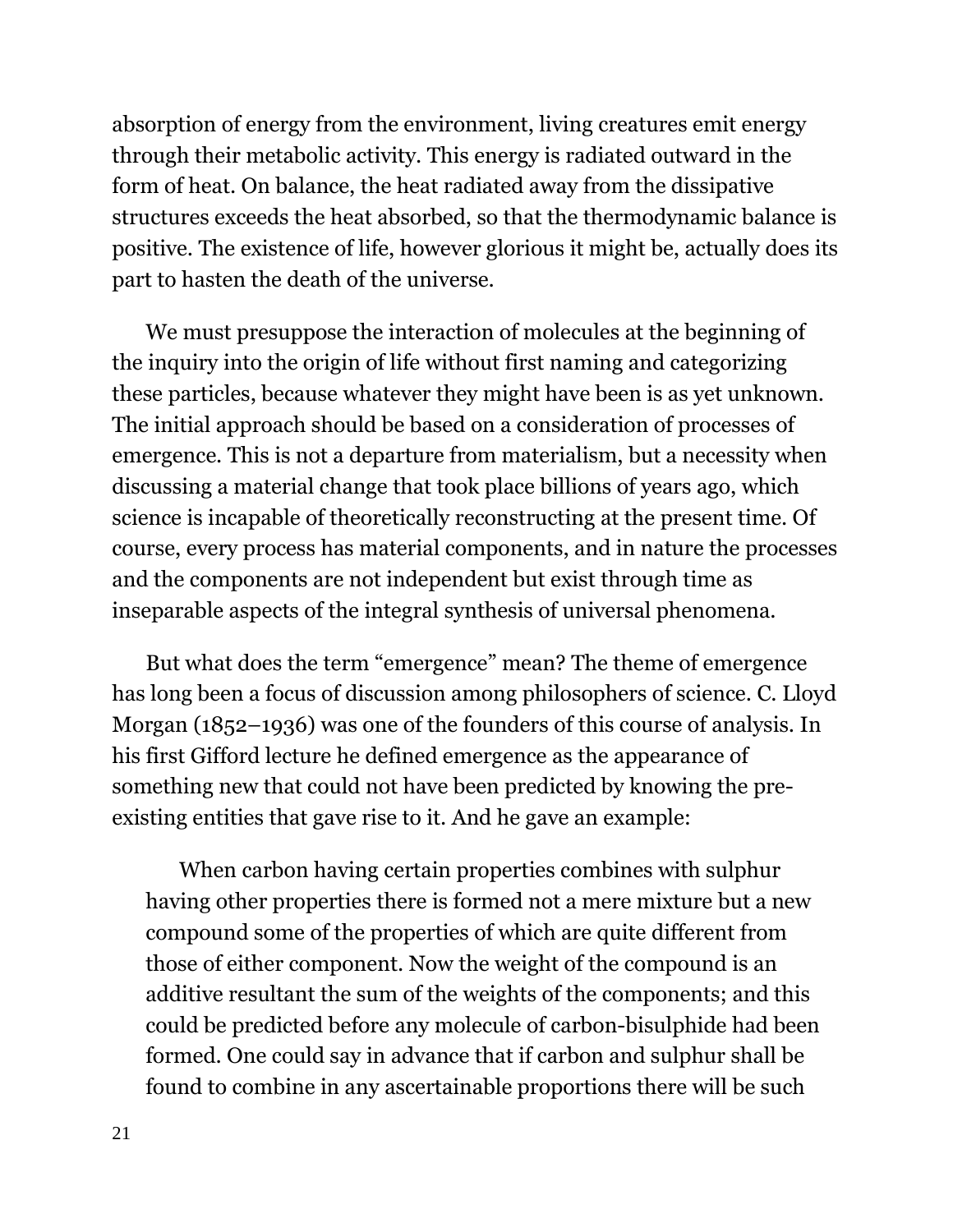and such weight as resultant. But sundry other properties are constitutive emergents which (it is claimed) could not be foretold in advance of any instance of such combination. Of course, when one has learnt what emerges in this particular instance one may predict what will emerge in that like instance under similar circumstances. One has learnt something of the natural plan of emergent evolution.

### See:

# [https://www.giffordlectures.org/books/emergent-evolution/lecture-i](https://www.giffordlectures.org/books/emergent-evolution/lecture-i-emergence)[emergence.](https://www.giffordlectures.org/books/emergent-evolution/lecture-i-emergence)

The example taken from Morgan is from the science of chemistry, but the same principle can be applied, for example, in biology. C.D. Broad (1887–1971), another philosopher of science, made the following argument about nutrition:

Suppose a certain biological feature, e.g. the capacity for nutrition, is an emergent property. This means that the property is not a mere result of an immensely high degree of organisational complexity at the chemical level. The property is, to be sure, nomically dependent on the chemical level, but it is not a mere resultant of the properties, relations, and laws operative at that level. If nutrition were a mere resultant property it would be a reducible property; it would be a property that theoretically can be inferred from features at the chemical level (i.e. the properties, relations and laws which characterise the constituents in isolation or in other wholes than the one in question).

# See: https://plato.stanford.edu/entries/broad/#Eme

Biology teaches us that life evolves; living creatures are part of an evolutionary process in which existing organisms extend, regenerate and reproduce themselves through adaptations they have accumulated in the course of evolution. But what kinds of matter in motion, chemical reactions and cycles, were possible or likely at the period of the origin of life 3.5 or 4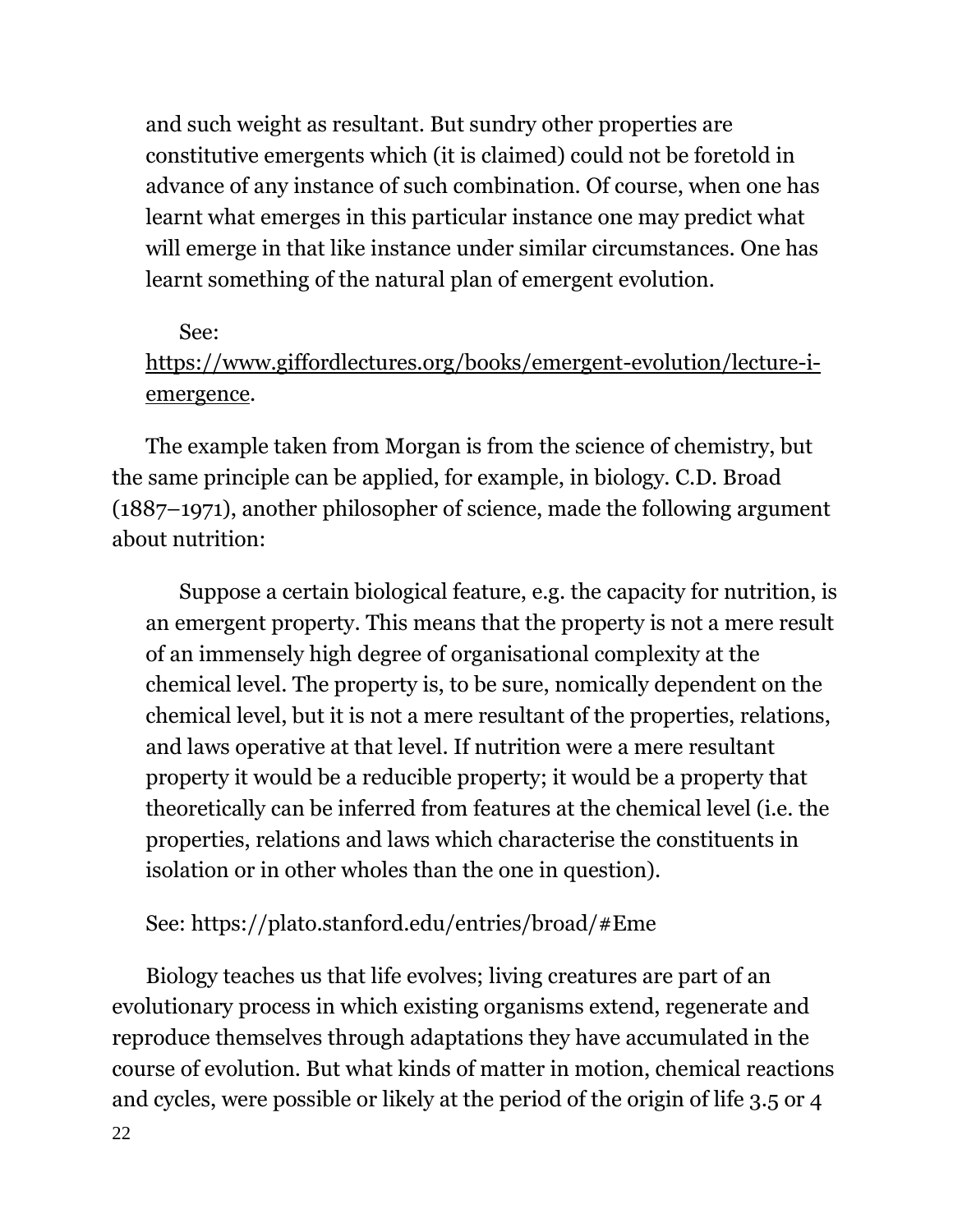billion years ago? The capacity to systematically generate energy to fuel ongoing chemical cycles is one of the important questions that has been addressed. It is assumed that at the very beginning of life there was no photosynthesis—which could only emerge as the result of a long period of biological evolution—so the first self-assembling, self-perpetuating chemical cycles had to rely on the absorption of energy from sources that were a natural part of the environment. The energy to be used by the first repeatable chemical cycles could have come from the sun, lightning or volcanic activity, and volcanic activity includes the release of subterranean gases through vents on the sea floor.

Various hypotheses have been developed around this assumption, including one that indicates that life originated in the pores of sea-bottom alkaline hydrothermal vents (initially proposed by Michael Russell of NASA's Jet Propulsion Laboratory and elaborated by Nick Lane in his book *The Vital Question).* The alkalinity of the heated water welling up from the subsurface, as it mixed with the acidic seawater, established the conditions for the continuous flow of reactive chemical and heat energy. Other scientists have been examining microbial life forms that exist deep within the rock structures in the earth's interior, for example at the Carnegie Institution's Deep Carbon Observatory, hoping to expand knowledge about the variety of modes of existence of living creatures. See Robert Hazen's book, *The Story of Earth*. Although there is no specific evidence as yet to confirm these hypotheses, scientists agree that life began by means of a transition from non-living chemistry and arrived, perhaps through many intermediate stages, at a stage whereby evolution through natural selection could be definitively established.

As Deacon has argued (ibid., p. 430),

So, the first organism wasn't a product of natural evolution. The constellation of processes that we identify with biological evolution ultimately emerged from a kind of proto-evolution, supported by a kind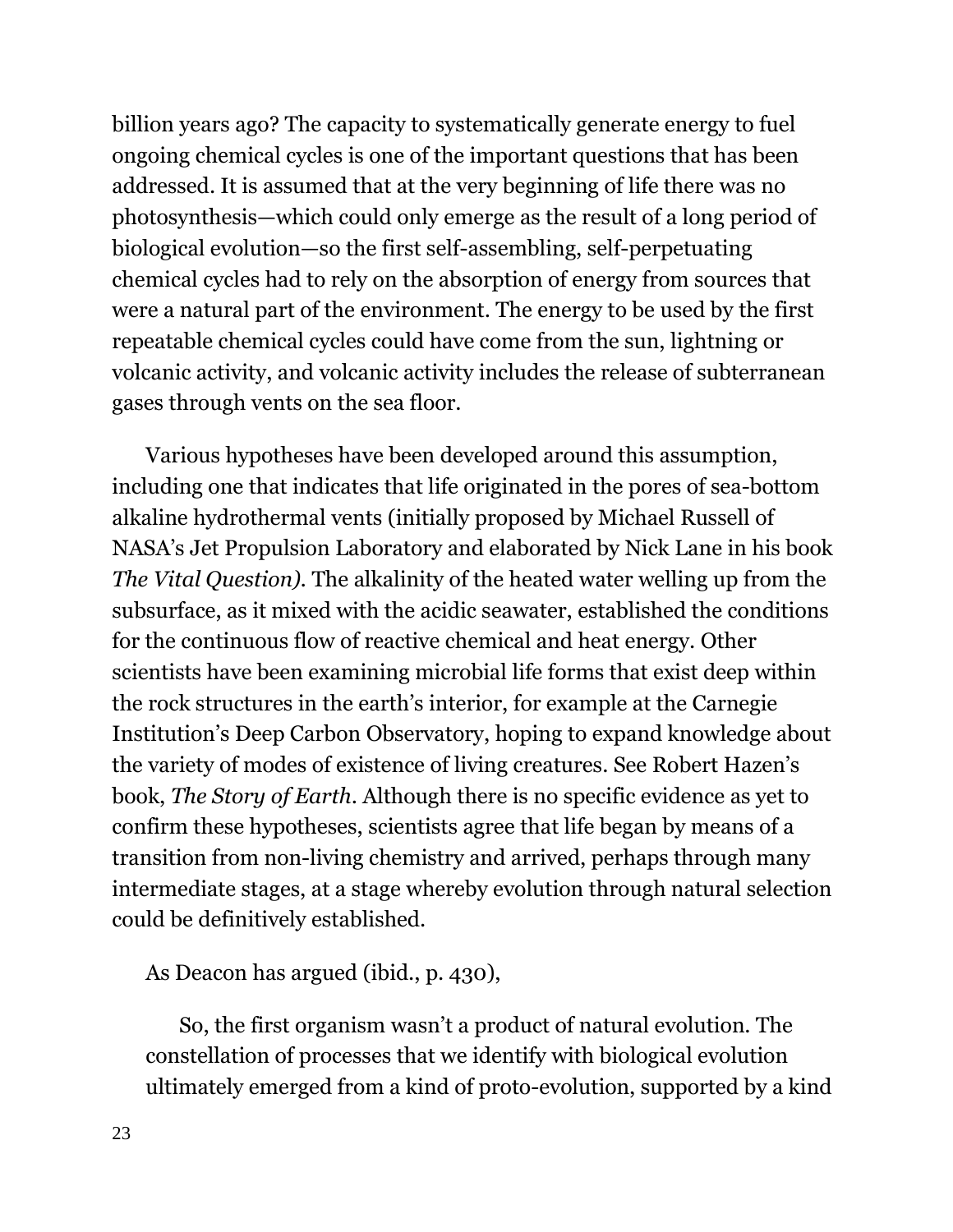of protolife, that ultimately must trace back to the spontaneous emergence of the first molecular systems capable of some minimal form of evolutionary dynamic.

But we need to recognize that the existence of any self-organizing, complex, self-regenerating system of chemical reactions that emerged from the primordial chaos would require the generation of constraints (evolving limitations that prevent the emergence of disorganizing processes). The developing structures that would protect the cohesion of the generated molecular pattern and push forward its cyclic regeneration. Organized systems do not suddenly appear as if by magic. For the emergence of any given dynamic system of relationships, or cyclical processes, there is a point in time when it does not yet exist in an organized form, but only in potential. A potential is "real" in the sense that, while it has not yet emerged as a definite material process or entity, there does exist a probability in the given configuration of chemical relationships that it *can* emerge to become part of the ongoing processes in a given locale.

We recognize that in any natural evolutionary process there are transitions that lead from lower to higher levels of any existing formation, or from preparatory stages to advanced stages of development. There is often discontinuity in these transitions. Higher levels contain features that cannot be predicted from examining the antecedent stages. The potential that is realized in a higher stage is not found by examining the lower stage, but that does not mean that the unrealized potential, existing within the lower stage, is illusory or fictitious. This is due to the probabilistic nature of natural evolutionary changes.

This process of the transition of any potential into full existence is probabilistic, that is, it is an outcome that becomes more-or-less likely given the existing molecular circumstances. Unrealized potentials are therefore undetermined. A wide range of different outcomes are possible, and some are more probable than others. This or that outcome is not solely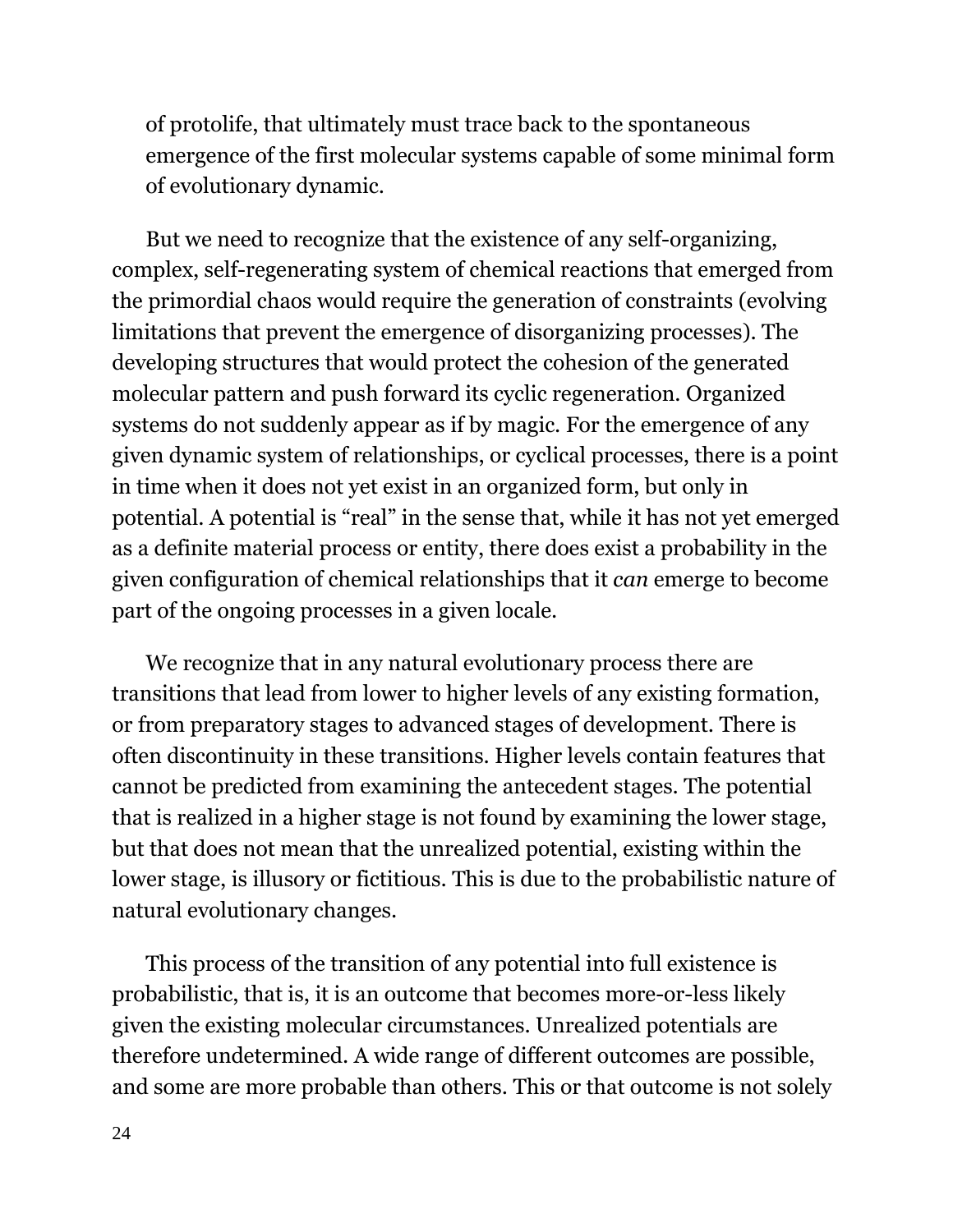reliant on the momentum or dynamic of a particular process, taken in isolation, but will vary depending on the changing environment which that process inhabits, and forms a part of. Molecular relationships and interactions are constantly emerging and dying away in uncountable different circumstances. The emergence of organized chemical systems out of the ever-changing world of pre-existing possibilities not only must conform to these pre-existing physical constraints, but also must develop new, more specific constraints which then become critical features of the process in relation to its structural stability, as well as in relation to the environment that gave birth to it and continues to surround it.

Before something is real in the world, there must be something potential. And every potential that emerges corresponds to conditions that both facilitate its transition into full existence, and at the same time prepare the constraints that define its limits. But whatever has not yet happened only comes about as a result of prior conditions, which themselves are constantly changing. Thus, probability becomes an essential condition of all processes of change in nature. The study of transitions from what is probable to what is occurring, or what has previously occurred, brings us the question of chance and necessity. This contraposition is often interpreted as an absolute contrast. In reality, however accident and necessity cannot be contrasted to one another as an "either/or" question. As Friedrich Engels argued in 1878 (MECW, vol. 25, p. 498):

Another opposition in which metaphysics is entangled is that of chance and necessity. What can be more sharply contradictory than these two thought determinations? How is it possible that both are identical, that the accidental is necessary, and the necessary is also accidental? Common sense, and with it the majority of natural scientists, treats necessity and chance as determinations that exclude each other once for all. A thing, a circumstance, a process is either accidental or necessary, but not both.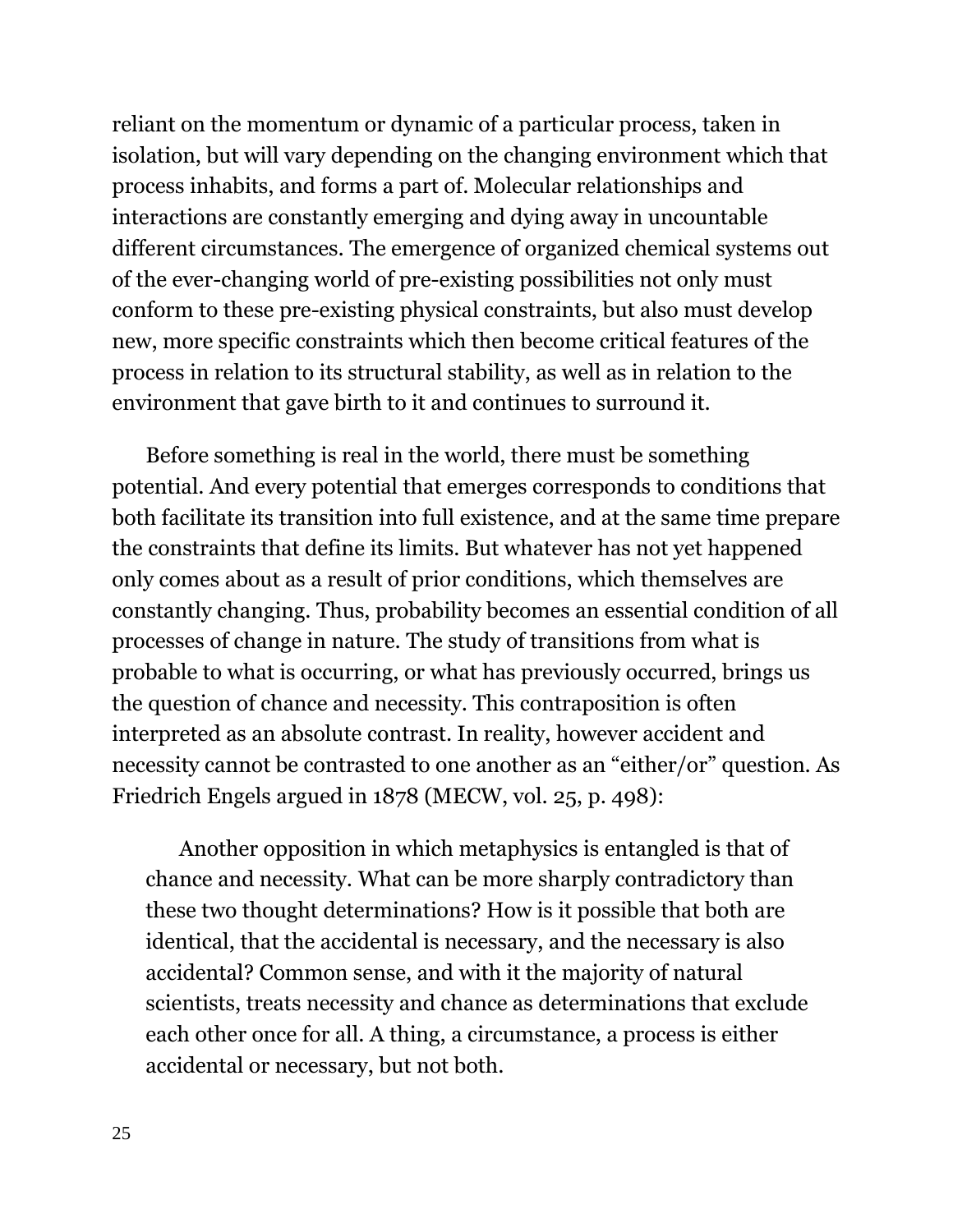… And then it is declared that the necessary is the sole thing of scientific interest and that the accidental is a matter of indifference to science. That is to say: what can be brought under laws, hence what one *knows,* is interesting; what cannot be brought under laws, and therefore what one does not know, is a matter of indifference and can be ignored.

Engels goes on to explain the problems encountered in trying to argue that every miniscule variation in nature is absolutely predetermined, such that there is no such thing as "accident." This renders science itself impossible, because there are no methods by which natural variations can be predicted. Elements that emerge from a defined starting point cannot be predicted because what is possible depends not only on what potentials are generated within the molecular chaos.

Engels, then, refers to the philosophy of Hegel, which provides an answer to this rigid dichotomy between accident and determinism (MECW, vol. 25, p. 500):

Hegel came forward with the hitherto quite unheard-of propositions that the accidental has a cause because it is accidental, and just as much also has no cause because it is accidental; that the accidental is necessary, that necessity determines itself as chance, and, on the other hand, this chance is rather absolute necessity. (*Logik, II, Book III, 2: "Die Wirklichkeit"*)

While Hegel's form of posing the nature of this contradiction might be difficult to interpret in the common language of today, it is his way of characterizing the relationships within nature that provoked the awakening consciousness of the young Marx and Engels back in the 1840s. Engels continues:

… Darwin, in his epoch-making work, set out from the widest existing basis of chance. Precisely the infinite, accidental differences between individuals within a single species, differences which become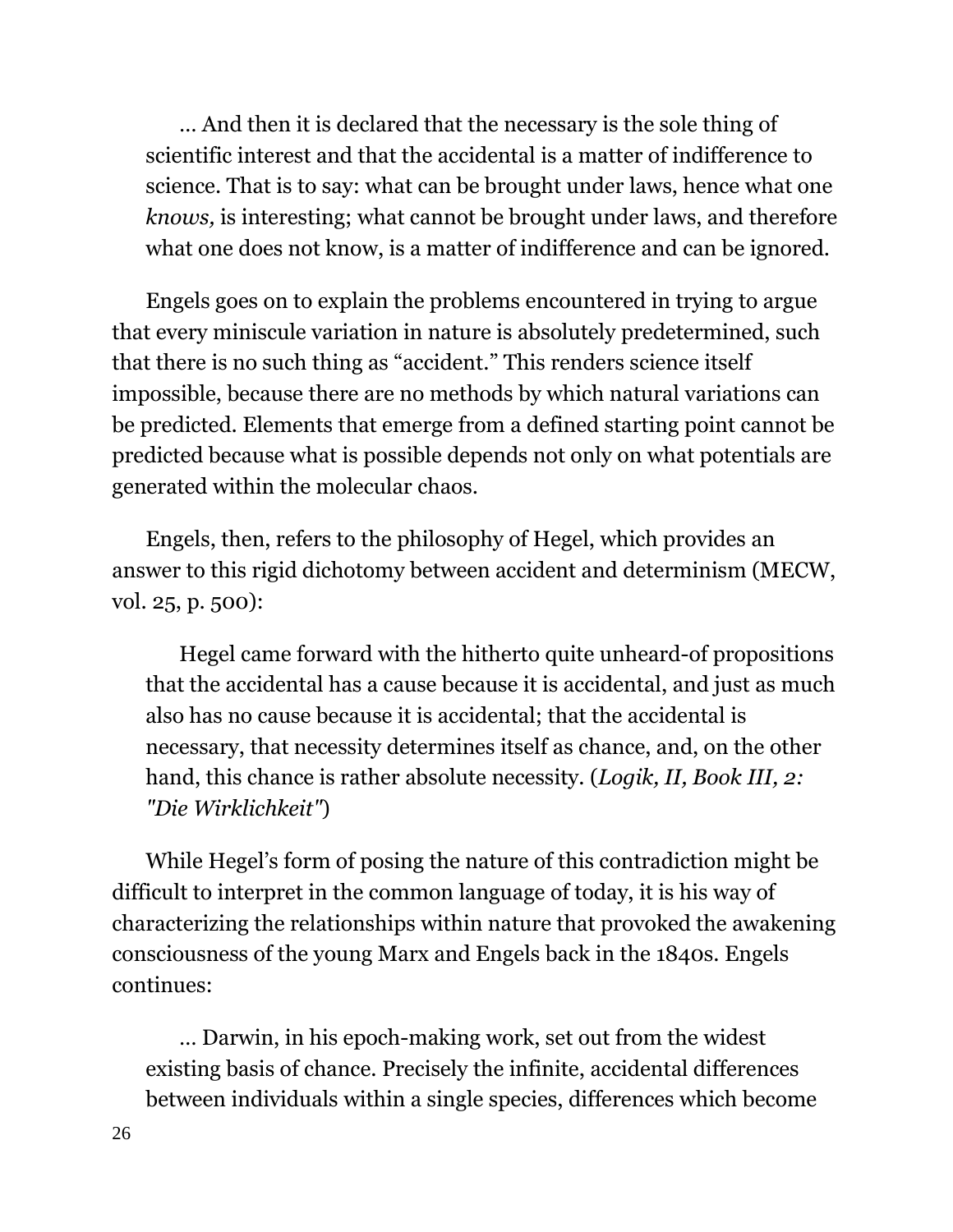accentuated until they break through the character of the species, and whose immediate causes even can be demonstrated only in extremely few cases (the material on chance occurrences accumulated in the meantime has suppressed and shattered the old idea of necessity), compelled him to question the previous basis of all regularity in biology, viz., the concept of species in its previous metaphysical rigidity and unchangeability. Without the concept of species, however, all science was nothing.

In other words, the changes from generation to generation within a population, as well as the genome-wide changes brought about by gene exchange between closely related populations, cannot be predicted in each instance, but over time produce a new species which becomes reproductively isolated from its progenitor species. Thus, a barrier forms between the related species, which can be defined by certain limitations on the possibility of producing viable offspring. Thus nature, natural selection, has produced, and continues to produce, unique species which are thought to be reproductively isolated entities, even though from the standpoint of anatomy and physiology they are very nearly identical. Darwin, writing in the 1860s, knew nothing of the gene, nor of its chemical composition or structure, nor even of the genetic factors that the Austrian monk, Gregor Mendel, had analyzed in the same historical period.

The speciation process is ongoing, so we must keep in mind that the current levels of classification of species: (Kingdom, Phylum, Class, Order, Family, Genus, Species) are only an approximation and do not provide for the intermediate forms that are still in process of determination, or straddle the boundary line between one species and another. As Engels has said on this point:

*Hard and fast lines* are incompatible with the theory of evolution. Even the borderline between vertebrates and invertebrates is now no longer rigid, just as little is that between fishes and amphibians, while that between birds and reptiles dwindles more and more every day.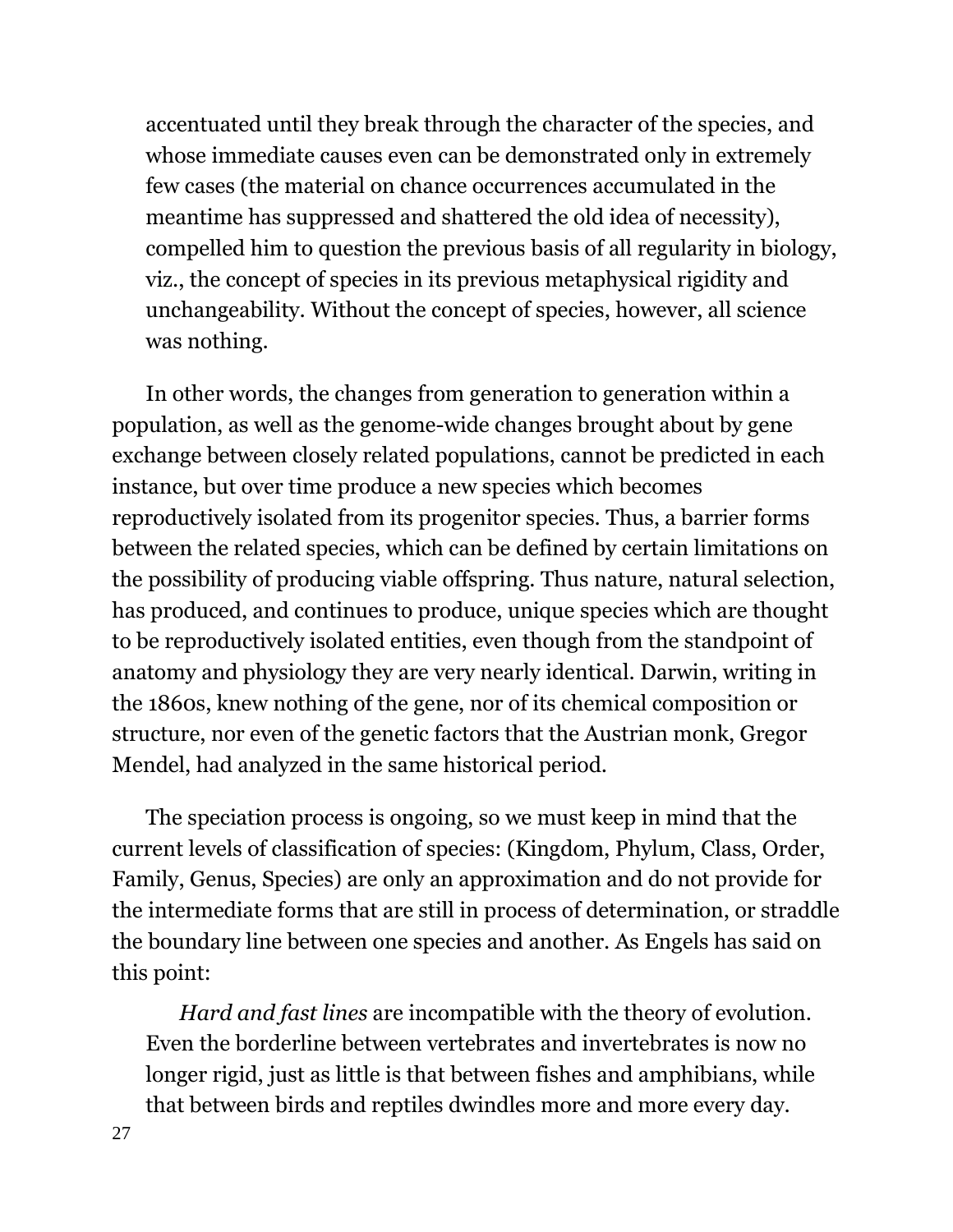Between Compsognathus and *Archaopteryx* only a few intermediate links are wanting, and birds' beaks with teeth crop up in both hemispheres. "Either-or" becomes more and more inadequate. Among lower animals the concept of the individual cannot be established at all sharply. Not only as to whether a particular animal is an individual or a colony, but also where in development one individual ceases and the other begins (nurses).

For a stage in the outlook on nature where all differences become merged in intermediate steps, and all opposites pass into one another through intermediate links, the old metaphysical method of thought no longer suffices. Dialectics, which likewise knows no hard and fast lines, no unconditional**,** universally valid "either-or" and which bridges the fixed metaphysical differences, and besides "either-or" recognises also in the right place "both this-and that" and reconciles the opposites, is the sole method of thought appropriate in the highest degree to this stage. Of course, for everyday use, for the small change of science, the metaphysical categories retain their validity.

As with biological evolution, the same contradiction involving chance and necessity comes into play when considering the transformation of inorganic chemical reactions into self-perpetuating, self-renewing cycles of reactions. As in the biology of living systems, so also in those prebiotic chemical cycles that first showed the potential to become self-organizing systems, it became necessary—but only in hindsight—to overcome the chaotic thermodynamic obstacles that constantly favor dissolution and disorganization. The process was spontaneous and must have only occurred after millions of near misses. So, was the process that led to the origin of life on the planet foreordained or necessary in any sense? This like the question that if 100 monkeys making random keystrokes on 100 typewriters, given sufficient time, the complete works of Shakespeare will eventually be produced. Maybe, maybe not. How much time is left in the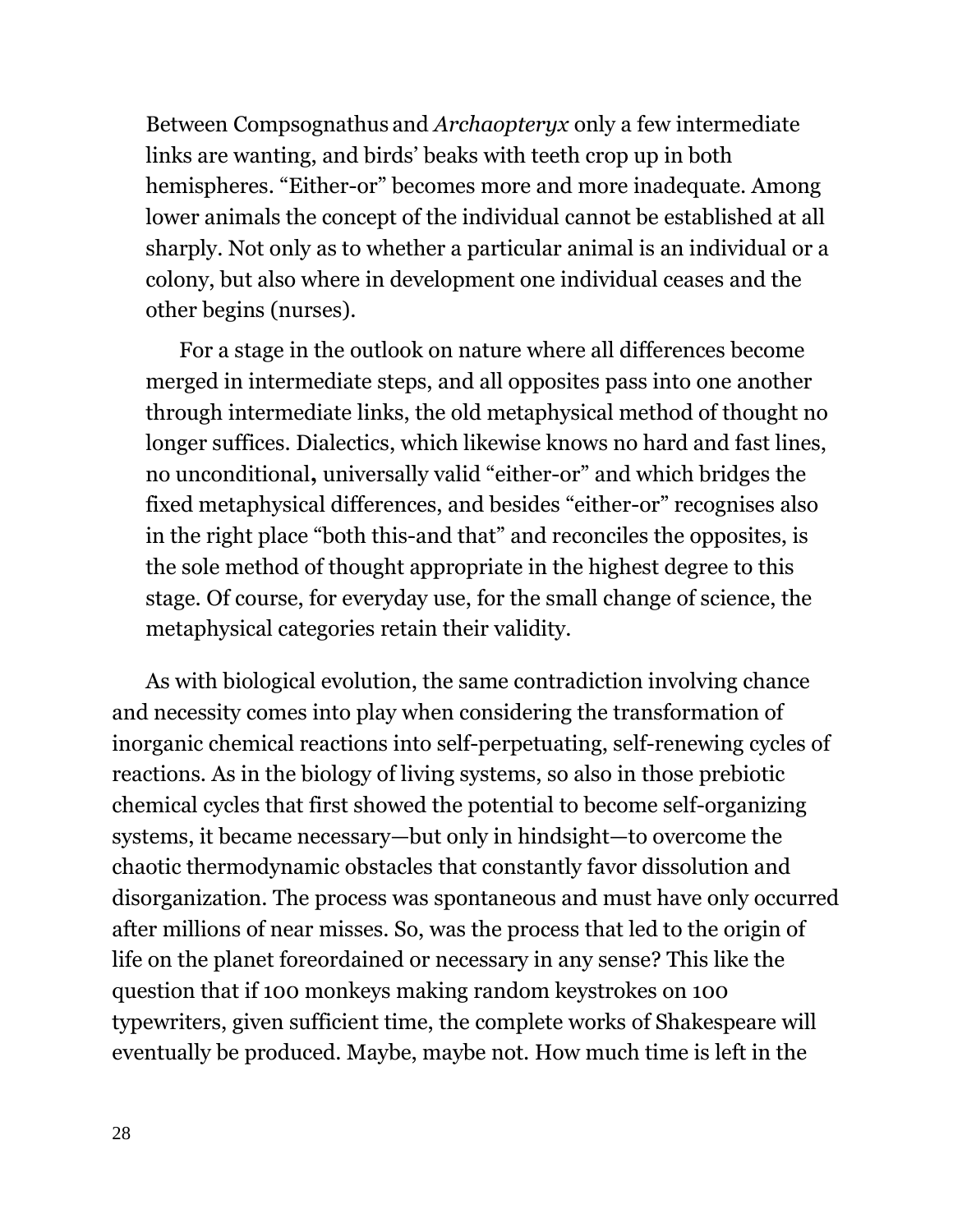universe? As for life on the planet, how much time was available? Only about 10 billion years.

As we study biology, we come to recognize that the process of natural selection demonstrates the potential for new adaptive traits providing improved adaptation of populations to their environment, but at the same time other populations experience the growth of maladaptive changes which widen the gap between their survivability and the environmental conditions. The road to the emergence of a new species is also the road to the extinction of the same species, having grown old.

Given that scientists do not have any concrete evidence of the transitional forms that preceded the first life form, then we are left with calculated guesswork. Jamie A. Davies, in his book *Life Unfolding: How the Human Body Creates Itself,* begins his approach to the explanation of life's beginnings by introducing the term "adaptive self-organization" to indicate the range of physical possibilities that embrace inorganic chemistry as well as the evolution of life itself and the physiology of plants and animals. On page 5 he refers to this term:

'Adaptive self-organization' is a description grounded in the components and looks upwards, describing how the application of simple rules to these components can result in their collectively doing something large scale, clever and subtle. The way in which adaptive self-organization allows non-living molecules to produce a living cell, and allows cells with very limited individual abilities to produce a very able multicellular body, will form a theme that runs through all this book because it is the core of development. Adaptive selforganization and emergence go far beyond biology, and some very readable books on its wider implications are listed under 'Further reading'.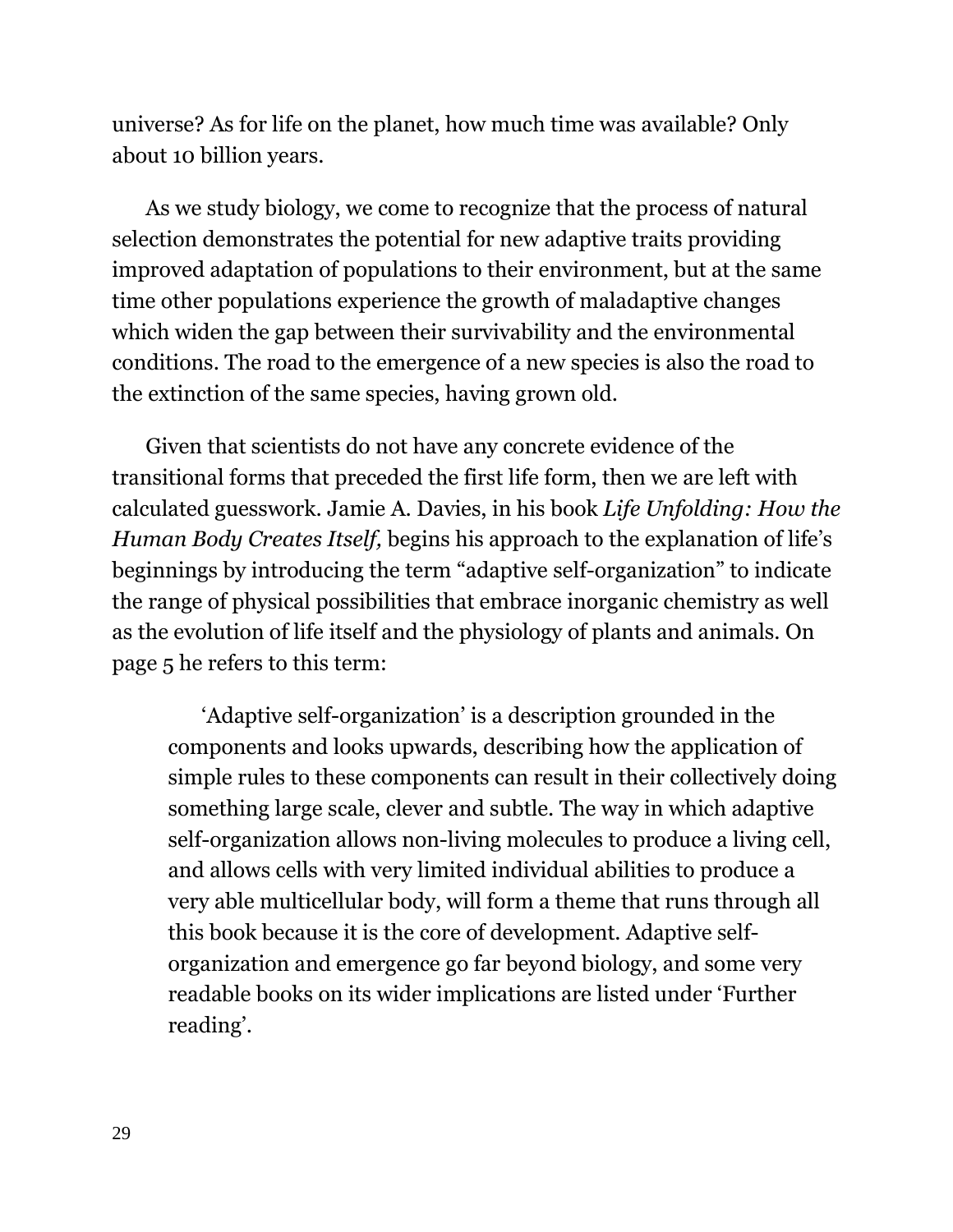Deacon devotes a significant portion of his book to the question of how complex self-regenerating systems can emerge and persist without violating the second law of thermodynamics. Systems that are in thermodynamic equilibrium are systems that can just as easily lose order as gain order, but life is a phenomenon of persistent self-organization that continuously reproduces itself in a far-from-equilibrium state. Life is highly ordered. As Deacon explains (p. 223), in an isolated system, such as a gas trapped in a flask, thermodynamic equilibrium will remain undisturbed:

This is made explicit in the classic thermodynamic model system: A gas in a container that can be isolated from all outside influences. Asymmetrically heat the container, using an external heat source, and the majority of molecules in one region are forced to move more rapidly than the majority at some other region. But as soon as the external influence is removed, the gas will begin an inevitable transition back to equilibrium, redistributing these local differences. In the one case the cause must be imposed from without for change to occur, in the other the cause is intrinsic; change will happen unless it is impeded by outside intervention.

But the world is not composed of isolated systems.

Because the world is structured and not uniform, and because there are many distinct dimensions of orthograde change (change of status toward equilibrium) possible, involving different properties of things, such as temperature, mass, movement, electric charge, structural form, etc., certain of these tendencies can interact in relative isolation from others. Contragrade change is the natural consequence of one orthograde process influencing a different orthograde process—for example, via some intervening medium. This implies that in one sense all change ultimately originates from spontaneous processes.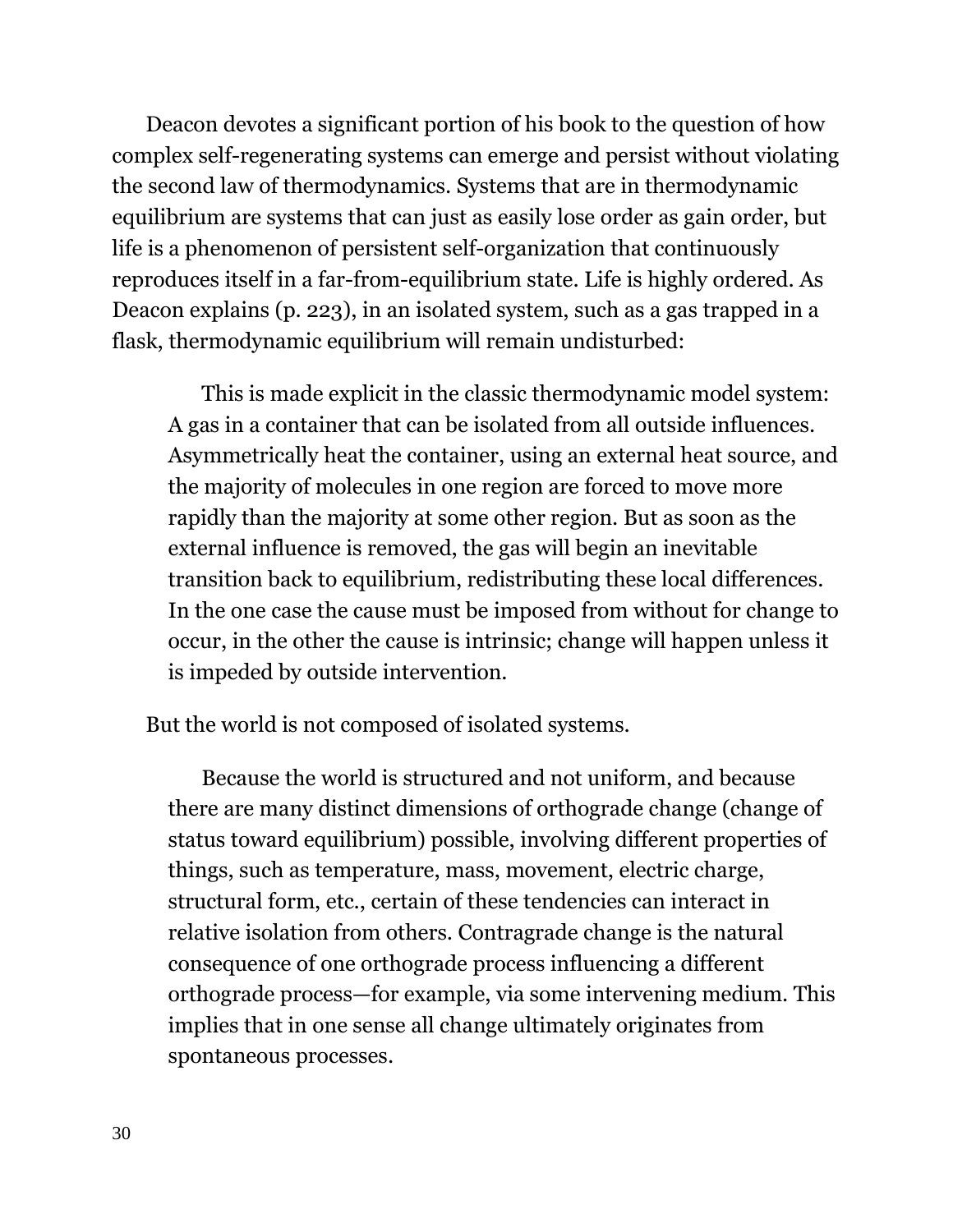Inorganic chemistry involves constant perturbation of systems that impinge on one another. The perturbations create chemical reactions and cycles that harbor a tendency to create mutually interdependent cycles that push away from thermodynamic equilibrium and give rise to self-limiting and self-renewing systems. Deacon introduces terminology and concepts that try to examine what were the possible ways in which interdependent, self perpetuating chemical processes might spontaneously emerge.

What is the ongoing activity in the inorganic world that makes the emergence of life a possibility? In *Life's Ratchet: How Molecular Machines Extract Order from Chaos,* Peter M. Hoffmann explains the source of energy that drives the creation of life as well as its persistence (p. 7),

As we enter the microscopic world of life's molecules, we find that chaos, randomness, chance, and noise are our allies. Without the shaking and rattling of the atoms, life's molecules would be frozen in place, unable to move. Yet, if there were only chaos, there would be no direction, no purpose, to all this shaking. To make the molecular storm a useful force for life, it needs to be harnessed and tamed by physical laws and sophisticate structures—it must be tamed by molecular machines. The fruitful interaction of chance and necessity also explains how these chaos-harvesting machines were "designed" by evolution.

Speaking of the great strides taken in the course of the development of modern scientific knowledge in the eighteenth and nineteenth centuries, Friedrich Engels remarks (*Dialectics of Nature,* Introduction):

The new outlook on nature was complete in its main features: all rigidity was dissolved, all fixity dissipated, all particularity that had been regarded as eternal became transient, the whole of nature was shown as moving in eternal flux and cyclical course.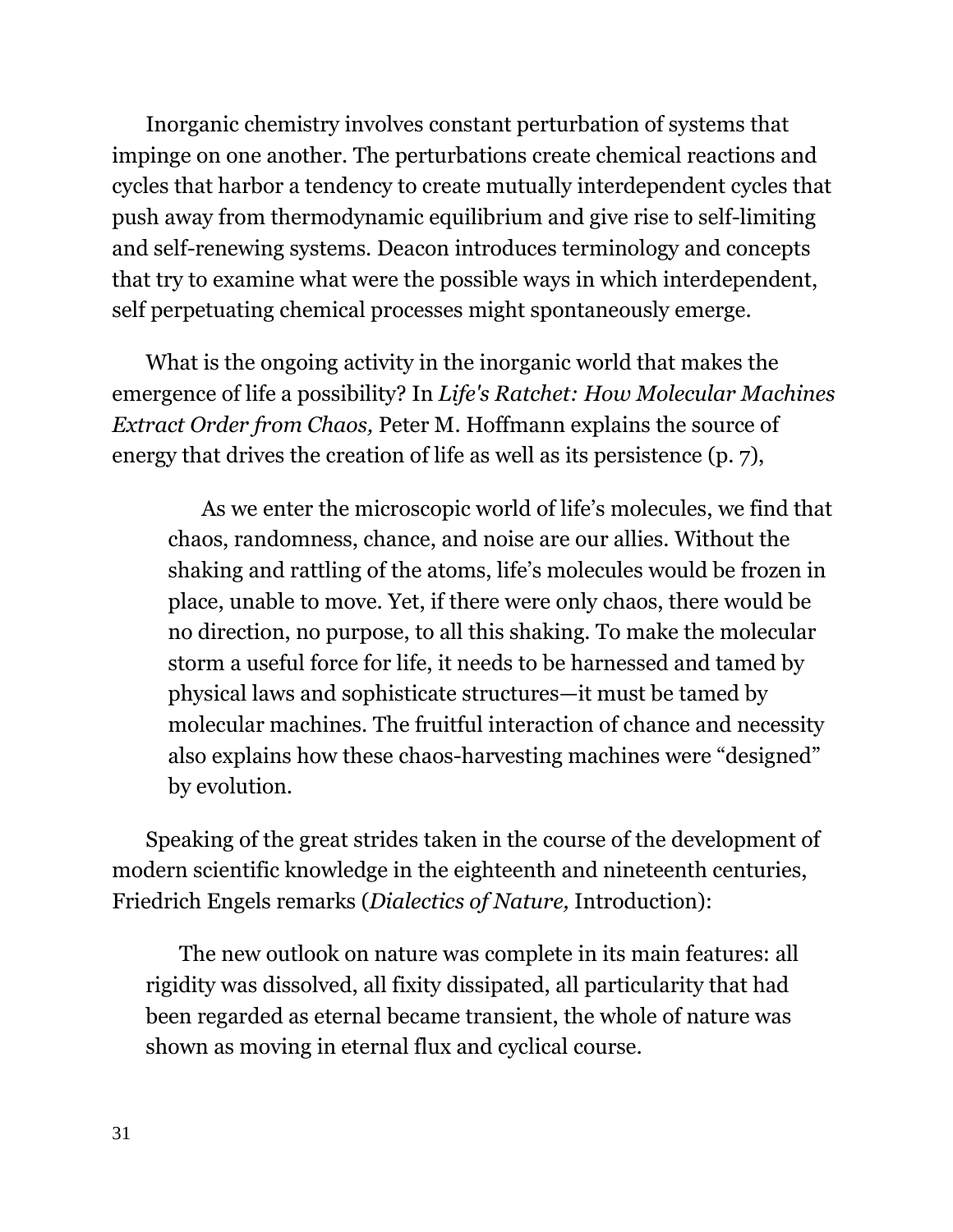Both random chance and determinate order are necessary for the emergence of life. Life requires the mutual interdependence of chemical cycles whose chemical products provide reactants for other cycles. The primordial chemical processes are not the same as those which later exist as constituents of living organisms although the same physical laws constrain both organic and inorganic systems. The physical laws governing the bonding of chemicals have to do with physical distance, presence or absence of catalysts (whether biological or inorganic), electronegativity of the elements in question, the presence or absence of free energy for energy of activation, etc. These are described in any chemistry textbook. The intermediate systems are transitional forms in a double sense. First, they represent a transition from unconnected cycles of chemical reactions to complexes of mutually interdependent systems. Secondly, they represent a transient stage on the road to become what we now call "life." As of this point in history, scientists can neither work out what those stages were, nor recreate them in laboratories.

Ian Hacking, in his book *The Taming of Chance* (Cambridge University Press, 1990), a very readable history of scientific creation, speaks of the erosion of determinism and the advance of statistical thinking (p. *xiii*):

Determinism was eroded during the nineteenth century and a space was cleared for autonomous laws of chance. The idea of human nature was displaced by a model of normal people with laws of dispersion. These two transformations were parallel and fed into each other. Chance made the world seem less capricious: it was legitimated because it brought order out of chaos. The greater the level of indeterminism in our conception of the world and of people, the higher the expected level of control.

Here Hacking seems to express the same judgment on the probabilistic nature of control as Schrodinger (ibid., above): "Only in the cooperation of an enormously large number of atoms do statistical laws begin to operate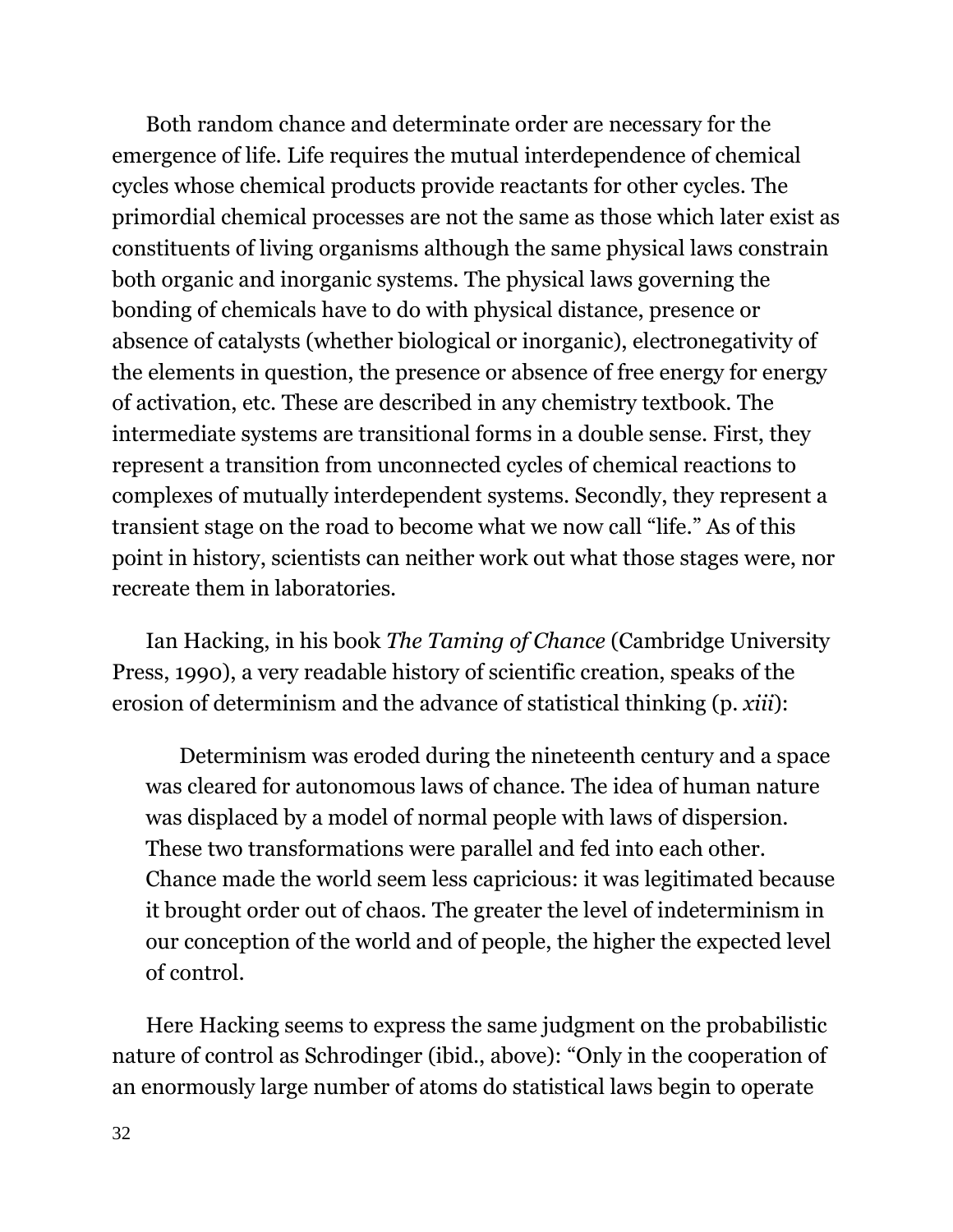and control the behavior of these assemblies with an accuracy increasing as the number of atoms involved increases."

Imagine a bell curve as a way of evaluating a population's height. The curve rises to the mean, and then falls as it proceeds along the range of possibilities. The extremes are the considered the opposites: short on one end, tall on the other. Opposites are seen as mutually exclusive entities, yet there is a continuous gradation separating them. The recognition of infinitesimal magnitudes in natural differences is the starting point for differential and integral calculus. Engels pointed out:

But, regardless of all protests made by common sense, the differential calculus under certain circumstances nevertheless equates straight lines and curves, and thus obtains results which common sense, insisting on the absurdity of straight lines being identical with curves, can never attain. And in view of the important role which the so-called dialectics of contradiction has played in philosophy from the time of the ancient Greeks up to the present, even a stronger opponent than Herr Dühring should have felt obliged to attack it with other arguments besides one assertion and a good many abusive epithets (MECW, vol. 25, p. 111).

What happens is the emergence of something that did not exist before. Whatever entity it might turn out to be is something that "crossed the line" between potentially existent and really existent. But where is that line? Is there a way to locate the exact point in time when something changes from "potential" to "real"? If you could pinpoint the exact moment of change, then you would no longer have need of the concept of "potential" at all. You would only be positing an instantaneous transformation of the one entity into the other. Instead of "emergence" you would only be falling back on the idea of an "external force" that substitutes the one for the other. In using the concept of "potential" you recognize that there is contradiction between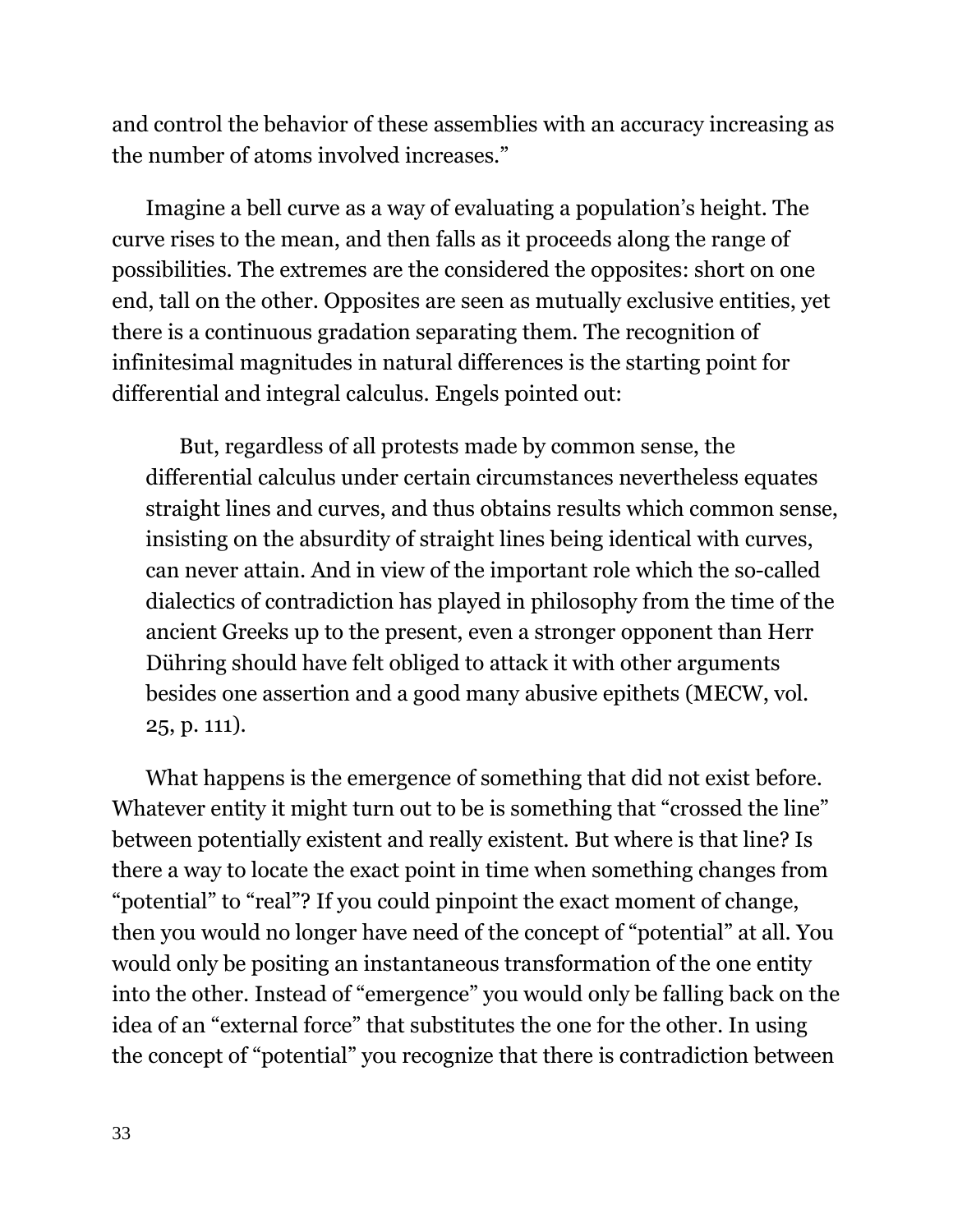two internally generated forces, between birth and death, between being and nothing, between what is coming into being and what is passing away.

Nature is fluid. The world is not only composed of objects linked or separated by forces; it is also made up of constantly emerging, evolving and interacting processes, which create and recreate what are defined for analytical purposes as "objects," but which themselves are only momentary and transitional incarnations of the world movement. The natural processes of "emergence" have been topics of study and debate since the early 19th century, since it is not easy to imagine that something that didn't exist before without divine intervention, nor is it so easy to discern the causes of emergent phenomena.

Deacon emphasizes that life was not created, nor did it suddenly appear. It emerged spontaneously, out of the accumulation of evolving chemical cycles. But how are we to understand "emergence"? Deacon explains the challenge:

This is the problem of emergence: understanding how a new, higher dimension of causal influence can be woven from the interrelationships among component processes and properties of a lower dimension.

It is Deacon's goal to help us try to understand the myriad ways in which order can emerge spontaneously from the chaos of the mass of molecular collisions, while at the same time avoiding the pitfalls of magical thinking. His book is not necessary for understanding the progress of biology or anthropology, but it provides valuable lessons on how to develop scientific hypotheses for questions that are as yet unresolved, while at the same time upholding a strictly materialistic outlook in the approach.

34 Our species is one of the products of evolutionary development, which was first biological, then became social. We think of evolutionary change as a slow process, moving in tiny increments, and only over long periods of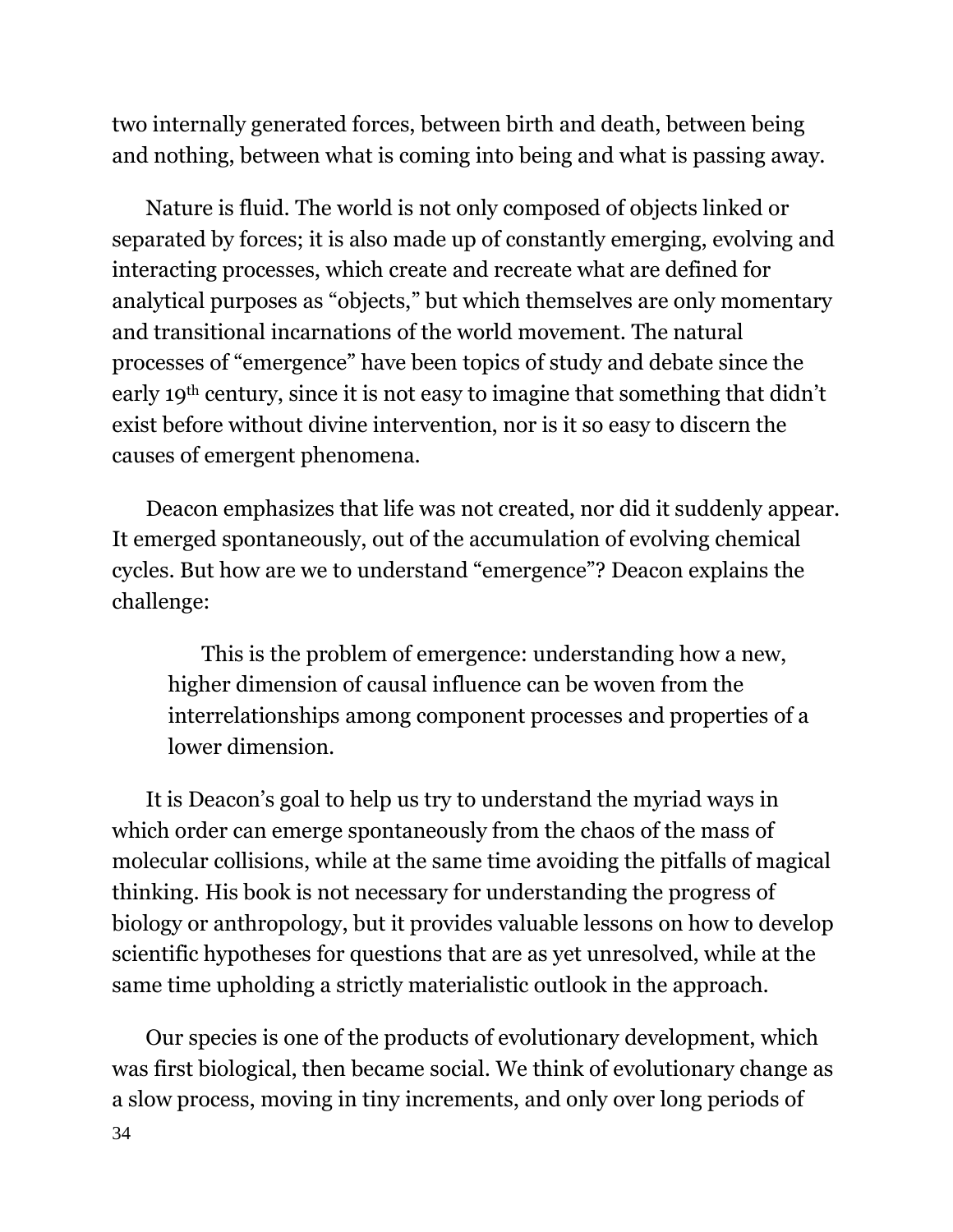time do we see changes that seem to make a difference. Continents drift apart. The flat plain becomes a mountain range. The fish becomes an airbreathing tetrapod. Homo erectus becomes Homo sapiens. Evolutionary science allows us to trace the continuity between the ancestor and the descendant. Paleontology relies on evidence, carbon dating of artefacts, analysis of fossils, studies of comparative vertebrate anatomy, etc., and more recently the study of ancient DNA using various molecular genetic methods and DNA resources. Lineages can be traced through a combination of these different approaches. Many gaps can be filled in with hypothesized intermediate forms.

We human beings are the only species capable of thinking about and studying our own origins and history, as well as planning our future social development. With the scientific knowledge gained by humanity, we are learning how to manage the resources on our planet, resources that provide the basis for all life, and for our human civilizations. We are the only species that has the capacity to become the stewards of nature, the guarantors of the health of our planetary ecosystems and the makers of our own future as integral members of the planetary biota. But in order for us to fulfill our roles as protectors of the planet and molders of our common life together, we must first carry through the changes in our own social organization that will allow us to achieve these goals.

A socialist revolution will be the first and most important task faced by humanity to open the door to the future, a future which will fulfill the guiding principle: "from each according to their ability, to each according to their needs." (Marx).

The evolution of life on earth has brought forth the human capacities needed to emerge from the preparatory stage of development of our social development. We are now in an age of revolutionary transition from a lower stage of society to a higher. The national secretary of the Socialist Workers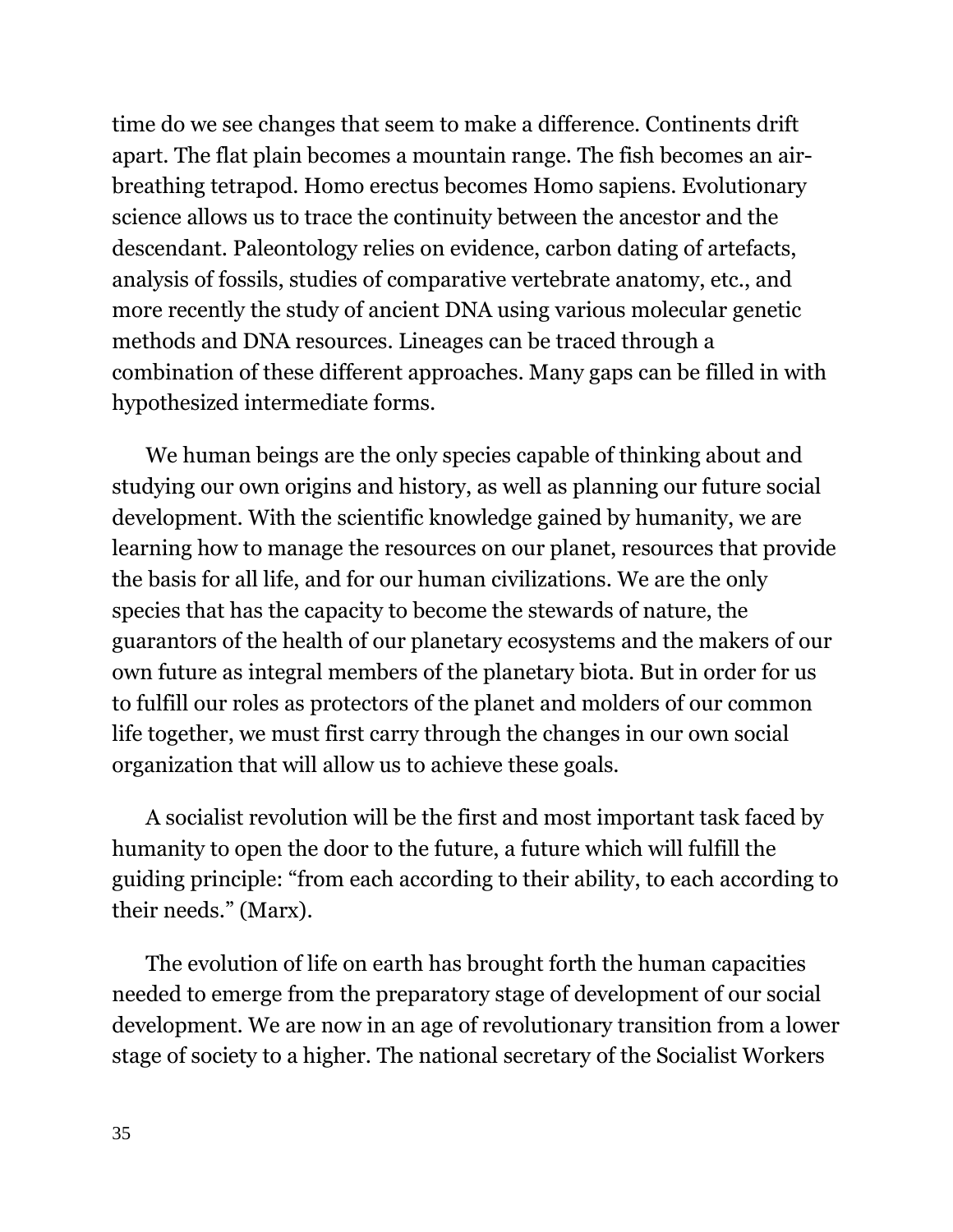Party of the U.S., Jack Barnes, describes this perspective in the following words, taken from the journal *New International,* No. 13. (p. 57):

The establishment of the dictatorship of the proletariat won't bring socialism. It will create the conditions in which the working class can begin to take ever-greater strides toward workers control of industry together with the opening steps toward the management of industry and economic planning. In which farmers, no longer threatened by foreclosure on the land they till, can begin, with the help of toilers in the cities, to revolutionize agricultural production in the interests of humanity today and tomorrow (and can teach the urban population a thing or two, enriching our lives and broadening our culture). In which Blacks can organize under the aegis of the new state power to take rapid, giant strides toward ridding social relations of every vestige of racist prejudice and discrimination. In which women, together with powerful allies, can organize themselves to advance the struggle for their complete emancipation from the oppressive legacy of millennia of class society. And in which the entire weight of the new workers and farmers republic in the United States will be brought to bear to advance every struggle for national liberation and for socialism taking place anywhere in the world.

Barnes works to continue the tradition of Marx and Engels, who asserted in the *Communist Manifesto:*

We have seen above that the first step in the revolution by the working class is to raise the proletariat to the position of ruling class to win the battle of democracy.

The proletariat will use its political supremacy to wrest, by degree, all capital from the bourgeoisie, to centralise all instruments of production in the hands of the State, i.e., of the proletariat organised as